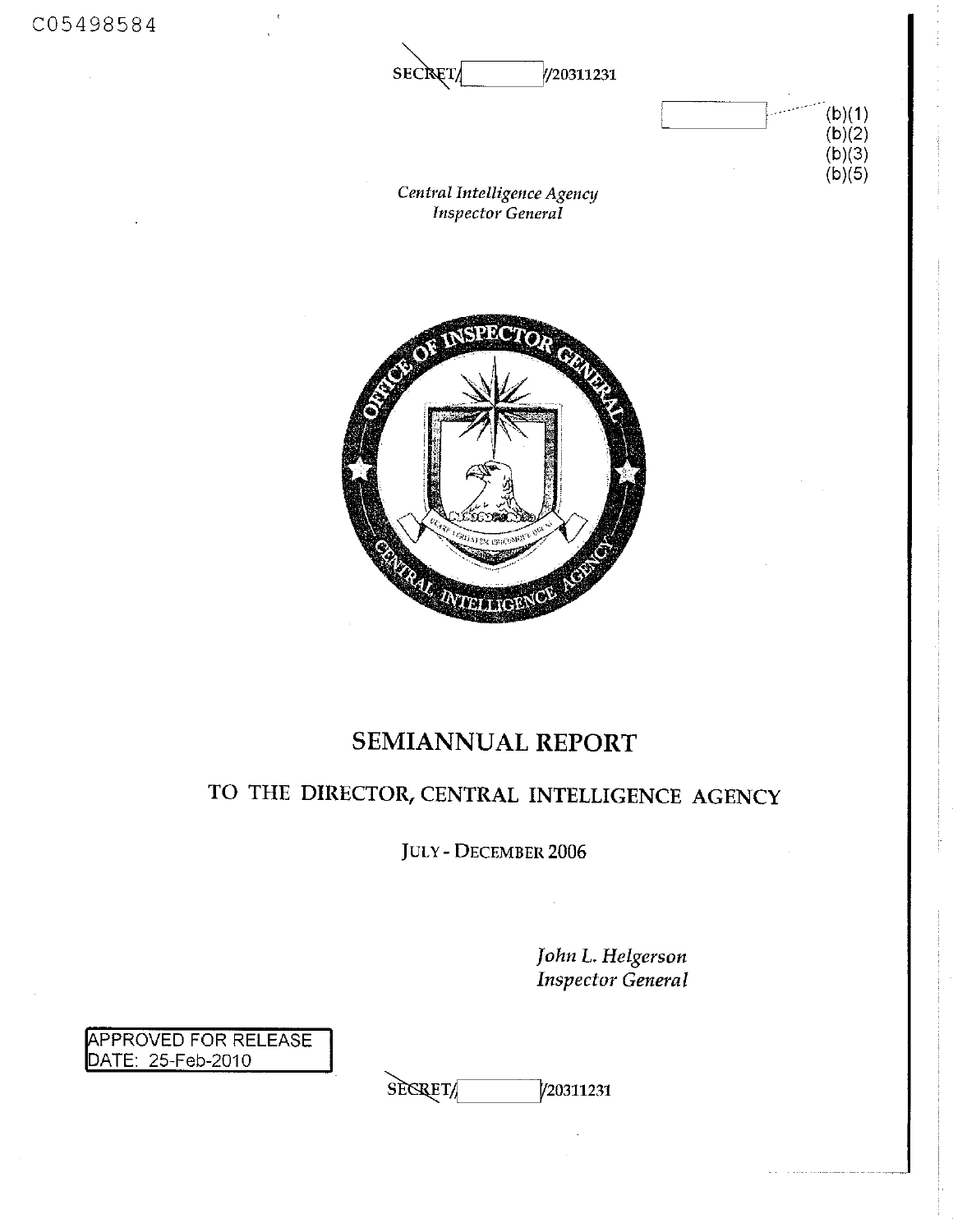

#### *(U) A Message From the Inspector General*



*{U/\ hi the area of investigations, the work of the Office of Inspector General (OIG) during this reporting period has been devoted, in large measure, to fraud and corruption matters. Inquiries are underway involving cases of embezzlement, theft, contract fraud, conflicts of interest, acceptance of gratuities, conspiracy, and obstructing justice. One of these investigations involves a former high-ranking official. Tlte significance of the matters under investigation is evidenced by the fact that the OIG is working with Federal prosecutors from four different United* 

*States Attorneys' offices and two sections within the Department of Justice's Criminal Division.* 

*The OIG also continues to devote investigative resources to reviexinng the Agency's detention and interrogation activities associated with the conflicts in Iraq and Afghanistan and the international war on terrorism. This xoork, undertaken with the cooperation of the Departments of Justice and Defense, as appropriate, is examining the circumstances surrounding the movement, confinement, and, in some cases, alleged abuse ofdelaiuees.* 

*Three matters involving deaths of detainees remain significant.* 

*in another matter, the OIG completed an investigation examining the events surrounding the death of a former Iraqi Major General while in custody of the US military in Iraq. The investigation found that CIA personnel were not involved in the specific actions that directly caused the General's death*,

*In a third matter involving a former Agency contractor, the trial in the Eastern District of North Carolina on four counts of assault of a detainee, who died, resulted in a guilty verdict. Sentencing is pending.* 

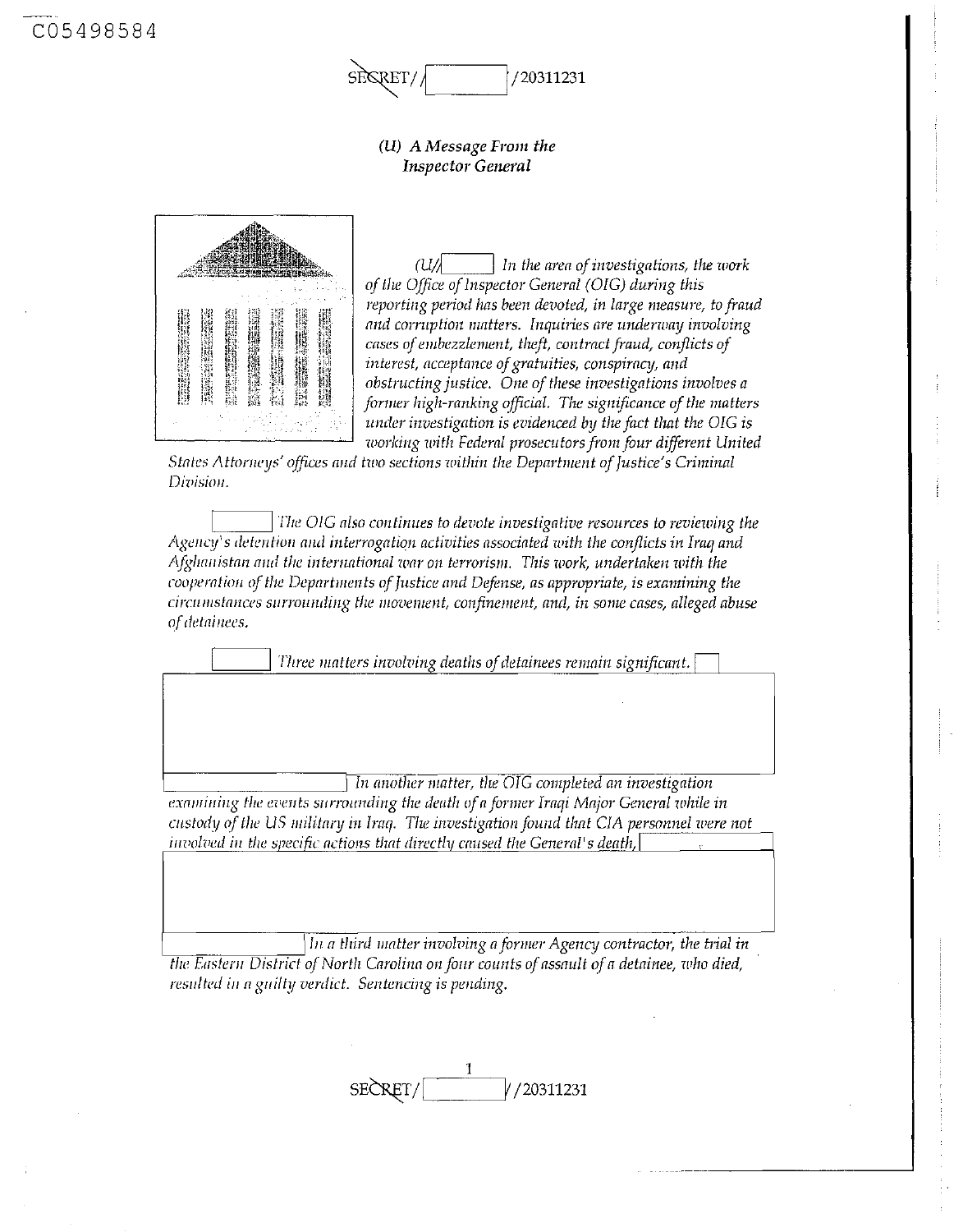

*di ) The Investigations Staff is conducting a number of investigations involving child pornography. Two cases of former Agency employees, one a senior officer, involved in child pornography were resolved with guilty pleas and substantial prison sentences for each.* 

*(U/ [ '¡'he investigations Staff has grown and evolved significantly since this Office became statutory over 16 years ago. Our Special Agents are well-trained professionals xvho are capable of conducting virtually any type of investigation. As set forth elsewhere in this Report, I am asking for some expanded authorities that will enable our Special Agents to better serve the Agency.* 

*Daring this reporting period, the Office published a comprehensive inspection report on the Agency's performance* Similar to the inspection *\reported in the January-June 2006 Semiannual Report, this effort documented and assessed the success of the Agency's aggregate performance over the period of the past three years.* 

*The Office also published an inspection report on CIA's CounterTerrorism Center (CTC). The report described an organization of highly motivated officers committed to ensuring there is not another devastating attack on US territory.* 

*(U ) During this reporting period, the Inspection Staff also completed reviews of two major Agency components and a comprehensive analysis of the Agency's reliance on contractors. Finally, at the end of the year, the Staff produced a Historical Review of Lessons Learned from the past five years' of OIG inspections. This report was sent to the managers of all major Agency components, hopefully helping them to avoid the mistakes of others and learn from best practices.* 

*(U The OIG continued its outreach to counterpart organizations throughout the Intelligence Community. In August, three inspectors from the newly created Inspections Staff in the National Geospatial-Intelligence Agency participated in the OlG's New Inspector Training Course.* 

sfes^ET/ 720311231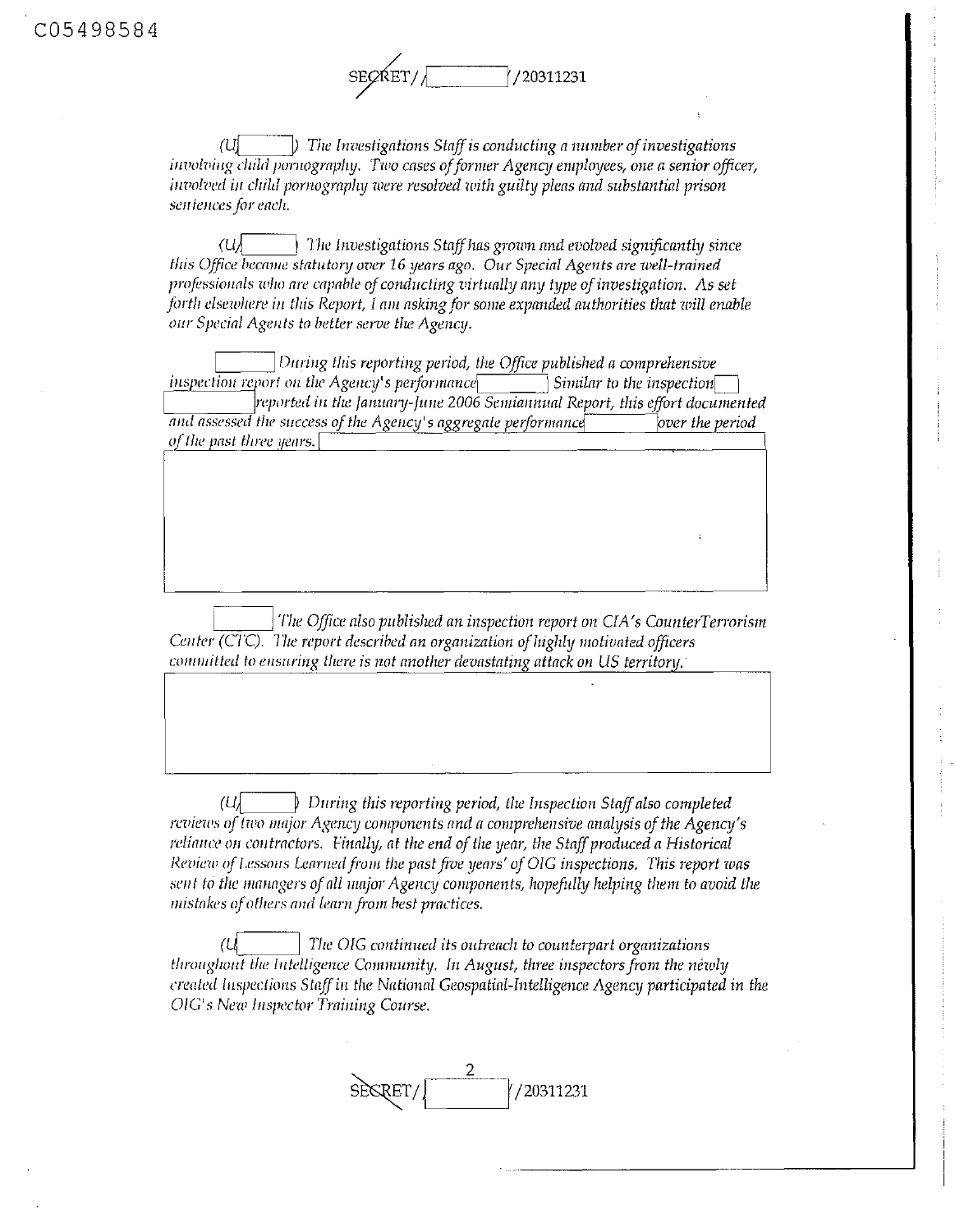SEKRET/ ) //20311231

(M *3 The Audit Staff completed its annual independent audit of the CIA's financial statements (for fiscal year 2006). Although the auditors disclaimed an opinion on the financial statements, the audit report found that the CIA continues efforts to improve reporting financial information in accordance with Federal requirements, and steps are being taken to strengthen key internal controls.* 

*(U In 2005, the OIG undertook an initiative to provide more oversight of the effectiveness of project management throughout the Agency. During the current reporting period, a third audit in this series was completed. This was an audit of the which found that, overall, the program was well managed. CIA* 

*managers accepted the recommendations made in the report and are taking steps to implement them.* 

*The Office continues to meet the standing request of the Congress that the OIG audit each covert action program no less frequently than every three years. The Audit Staff completed an audit of a covert action program* 

*(U/j*  $\qquad$ ) The Audit Staff completed an audit of information security at field *stations and of the CIA's Corporate Information Retrieval and Storage System. It also completed the annual Independent Evaluation of the CIA's Information Security Program and Practices Required by Ihe Federal Information Security Management Act for FY 2006. In response to a tasking from the President's Council on Integrity and Efficiency, the Staff completed an evaluation of CIA's compliance with an Office of Management and Budget Memorandum on protecting sensitive Agency Information, as well as compliance xvith four recommended action items from the Deputy Director of the Office of Management and Budget.* 

*(LI/ |) The Office continues to experience turnover of personnel in its Audit Staff, especially to other components of the CIA, but I am pleased to report that during the current reporting period, a longstanding, vigorous hiring program brought the Staff up to its full, authorized strength.* 

*(U| j) In October 2006, the Inspector General participated in the proceedings of the International Intelligence Reviexv Agencies conference in Cape Toxvn, South Africa. The conference xvas attended by inspectors general, members of parliamentary oxvrsight committees, and various executive branch officials involved in the oversight of intelligence services from 14 countries. This biennial conference, which xoas hosted by the US in 2004, allows attendees to hear of alternative xoays of dealing xvith common challenges and to share best practices. In recent years, the group has played an* 

 $SE\left(\sqrt{\frac{3}{\sqrt{20311231}}} \right)$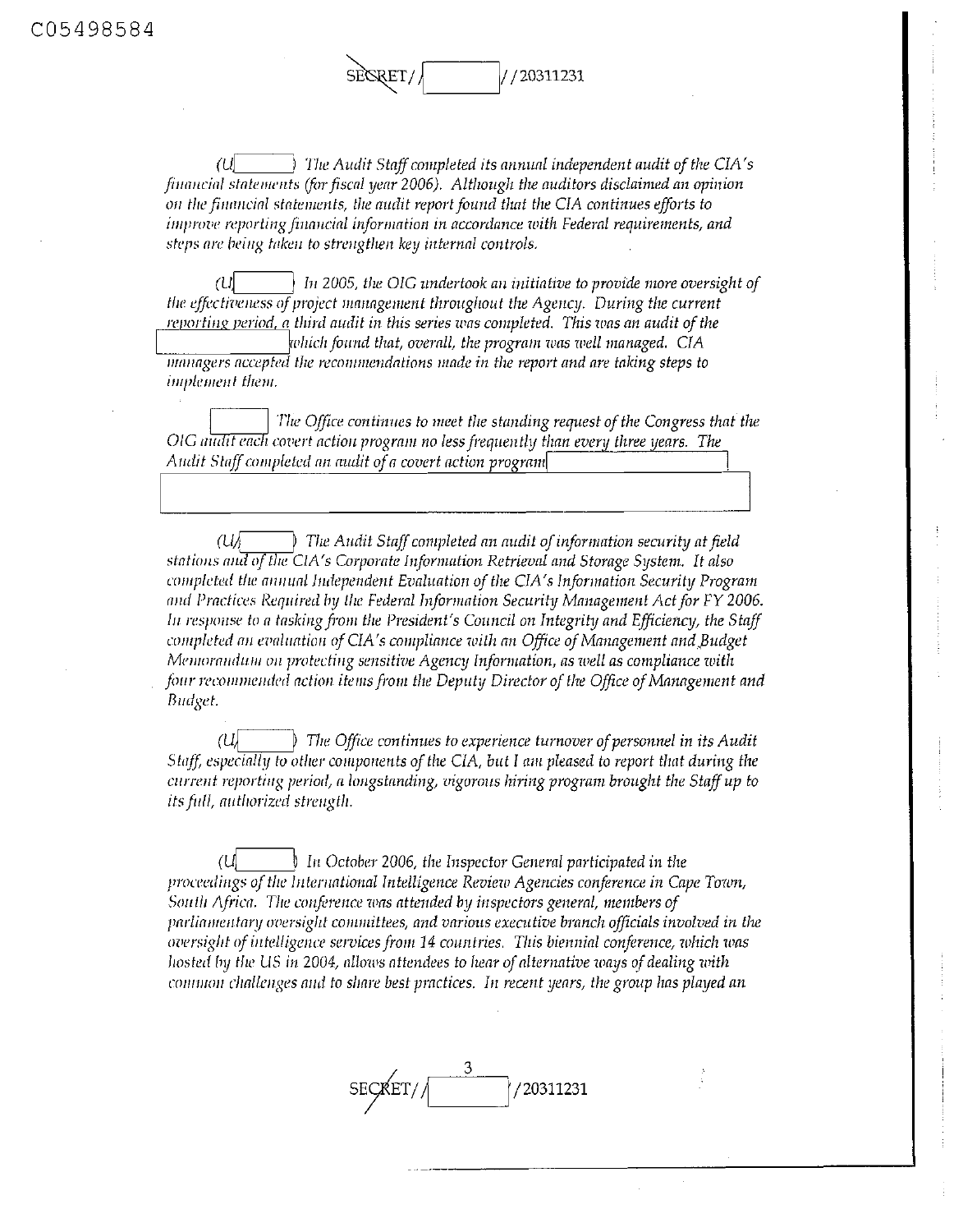SECRET/ $\sqrt{\frac{20311231}{20311231}}$ 

*indirect role in helping to strengthen the oversight of intelligence services in emerging democracies of the former Eastern Europe and Africa.* 

> *John L. Helgerson 11 January 2007*

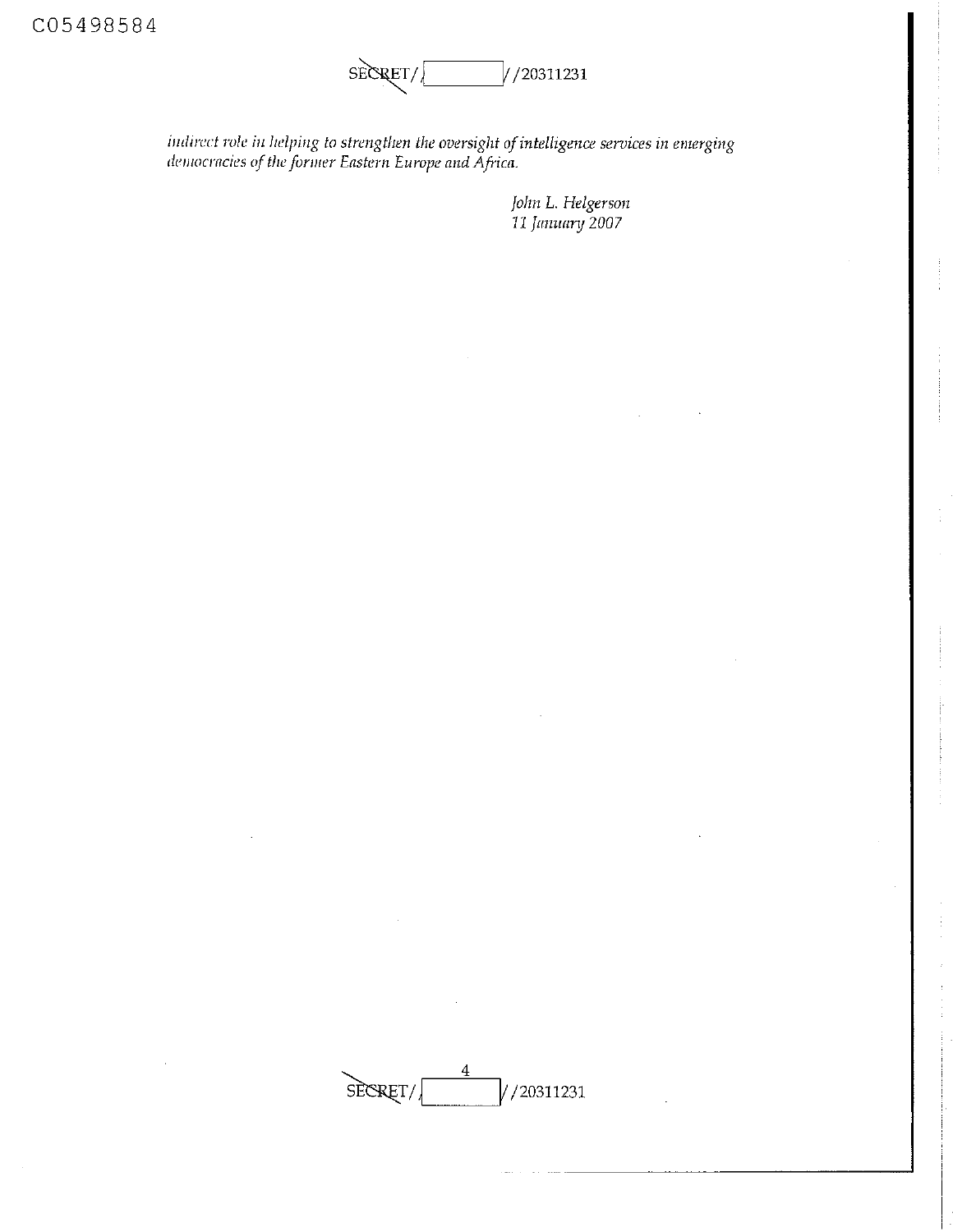SECRET/  $\frac{1}{20311231}$ 

#### **(U) STATUTORY REQUIREMENTS**

(U) This report is submitted pursuant to section 17 of the CIA Act of 1949, as amended, which requires the Inspector General to provide to the Director, CIA, not later than 31 January and 31 July of each year, a semiannual report summarizing the activities of the OIG for the immediately preceding six-month periods, ending 31 December and 30 June, respectively.

(U) All audit activities of the OIG are carried out in accordance with generally accepted government auditing standards. All OIG inspection and investigation activities conform to standards promulgated by the President's Council on Integrity and Efficiency.

(U) The OIG has had full and direct access to all Agency information relevant to the performance of its duties.

(U) **Subpoena Authority** 

 $(U/$  During this reporting period, the IG did not issue any subpoenas.

(U) **Legislative Proposals** 

(U) **Proposed Amendment to Section** 17 **of the Central Intelligence Agency Act of** 1949, **as amended** (50 **U.S.C.** §403q):

(U) The OIG has requested inclusion in the CIA Fiscal Year 2008 Intelligence Authorization Act legislative submission to the Office of Management and Budget limited authority for searches by specified OIG officers. Specifically, the CIA Inspector General, the Assistant Inspector General for Investigations, and any Special Agent supervised by the Assistant Inspector General for Investigations would be granted authority to seek and execute warrants, issued under the authority of the United States and authorized by the Attorney General, for the search of specified premises and seizure of evidence, upon probable cause to believe that a violation has been committed. Execution of the authority would be limited to defined premises that are owned or under the control of the CIA.

(U) Congress enacted Section 17 of the Central Intelligence Agency Act (50 U.S.C. §403q) in 1989 to create an effective and independent Office of Inspector General for the CIA similar to the statutory Offices of Inspector

SfcqRET/ /20311231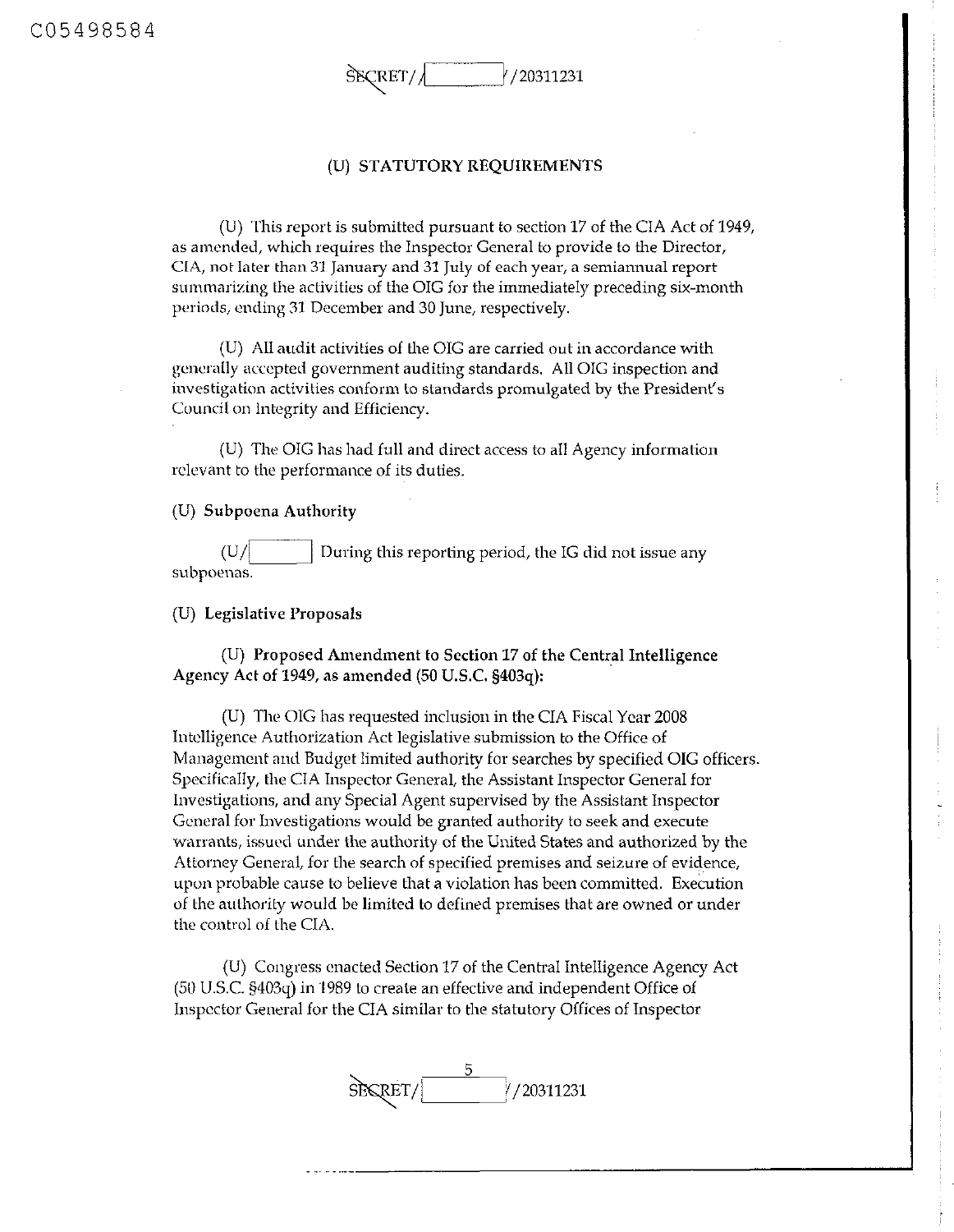$SECRET/\sim$  7 20311231

General created by the Inspector General Act of 1978, 5 U.S.C. App. 3. The proposed legislation would provide the CIA OIG with a limited version of the authority that has been granted to the OIGs of 25 departments, agencies, and organizations by 5 U.S.C. App. 3 §6(e) relating to seeking and executing warrants. The Inspector General for the Department of Agriculture is granted similar authority by agency-specific statute, 7 U.S.C.A. §2270.

(U) The current process for executing criminal searches of CIA-controlled spaces requires the CIA OIG to enlist the assistance of a Federal law enforcement agent (traditionally from the FBI) with the appropriate security clearances who will request and execute a search warrant based on information provided by the OIG and using OIG investigators and resources.

(U) This process requires considerable coordination and cooperation that delay —at times significantly — the OIG's efforts to acquire criminal evidence located on CIA-controlled property. Additionally, the current search warrant process raises concerns regarding disclosure of national security information to individuals who would not otherwise possess the requisite security clearance and need-to-know, which increases the potential of compromising covert facilities, persons, or operations. This amendment enables the CIA OIG to be both more effective in accomplishing its mandate to investigate criminal violations and more efficient in freeing the resources currently used to ' coordinate search warrant requests and executions with the FBI or another Federal law enforcement partner.

(U) The Senate Report accompanying the legislation adding search warrant authority to the Inspector General Act of 1978 identified, among other issues, the FBI's recent measures to refocus its efforts on counterterrorism. The Report explained that the OIGs are now called on to play an increasing role in handling certain law enforcement matters in place of the FBI. Similarly, by allowing the CIA OIG to independently request and execute search warrants on CIA-controlled property, this amendment reduces the demands this office now puts on the FBI's resources.

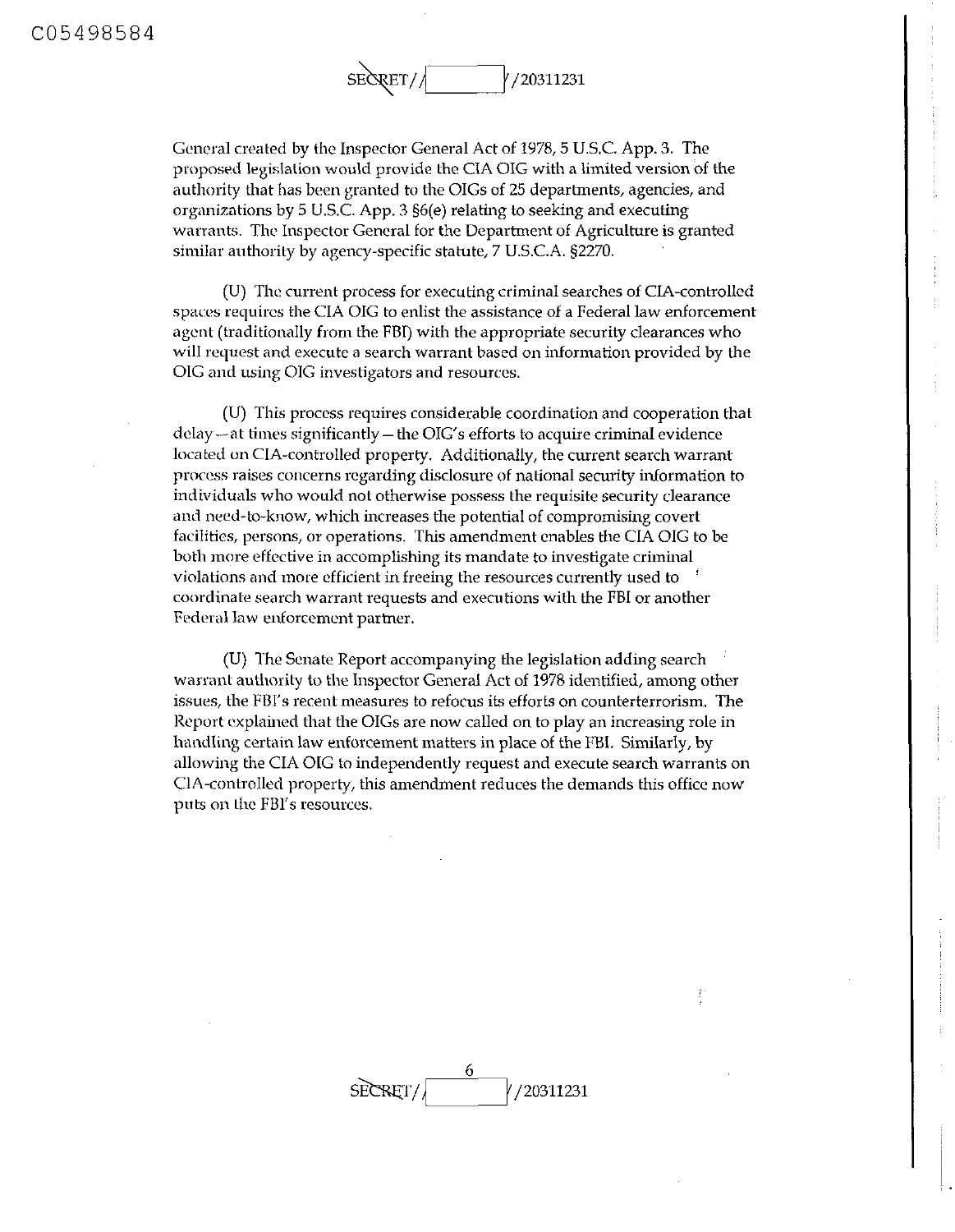# SECRET// V20311231

### **(U) AUDITS**

*(U) AUDIT STAFF OVERVIEW* 

 $(U/$  The Audit Staff conducts performance and financial statement audits of CIA programs and activities, and participates with other agencies in joint reviews of Intelligence Community programs and activities. During this period, the Audit Staff completed 10 audits that addressed project management, covert action, financial management, information technology, and field station administration.

The Audit Staff continues to pursue its program, as requested by Congress, to audit each covert action program (or an aspect of each program) at least every third year. This reporting period, the Staff completed an audit of a covert action program

 $(U/$  In the information technology area, the Staff completed the annual review of the security of the CIA's information systems as required by the Federal Information Security Management Act, and audits of information security practices in the field and the Corporate Information Retrieval and Storage System.

 $(U/$ The Audit Staff completed an audit of

(U) The Staff completed work on the statutory audit of the CIA's financial statements for fiscal year (FY) 2006 and issued the report in November 2006. The report contains 18 reportable conditions of which 12 are considered material weaknesses, and encompasses the status of management's progress on recommendations from the FY 2004 and FY 2005 audits.

(U) During this period, the Audit Staff responded to a tasking from the President's Council on Integrity and Efficiency to assess Federal agencies' compliance with Office of Management and Budget (OMB) Memorandum M-06- 16, *Protection of Sensitive Agency Information.* The Staff completed its assessment and sent a classified response to the OMB in September 2006.

(U) During the reporting period, the Staff's recruiting effort brought the Audit Staff to the fully-staffed level. At times during the past year, the Staff has been under strength by as many as 13 auditors. The recruiting effort has been

 $\frac{7}{3588ETT/}$  / 20311231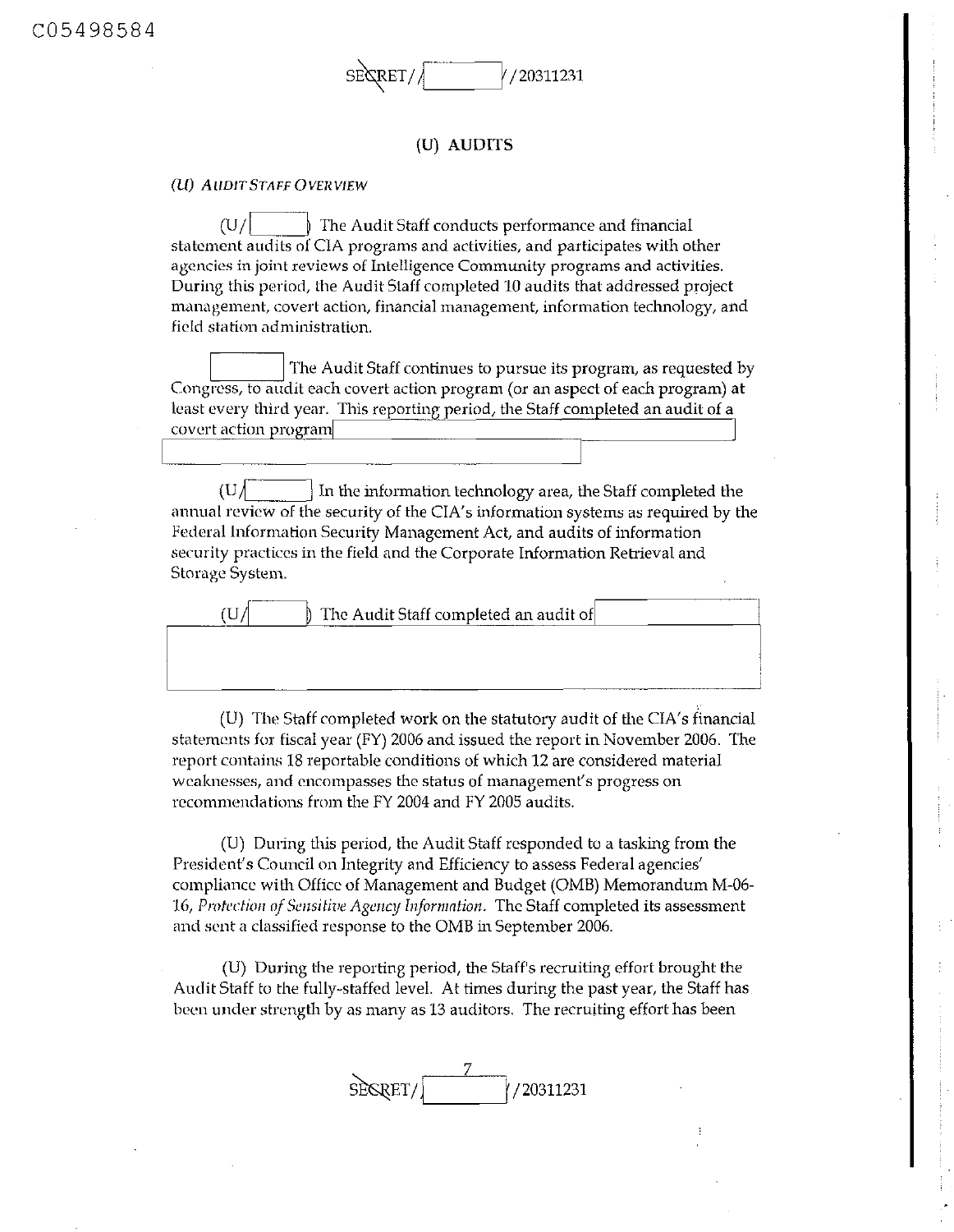

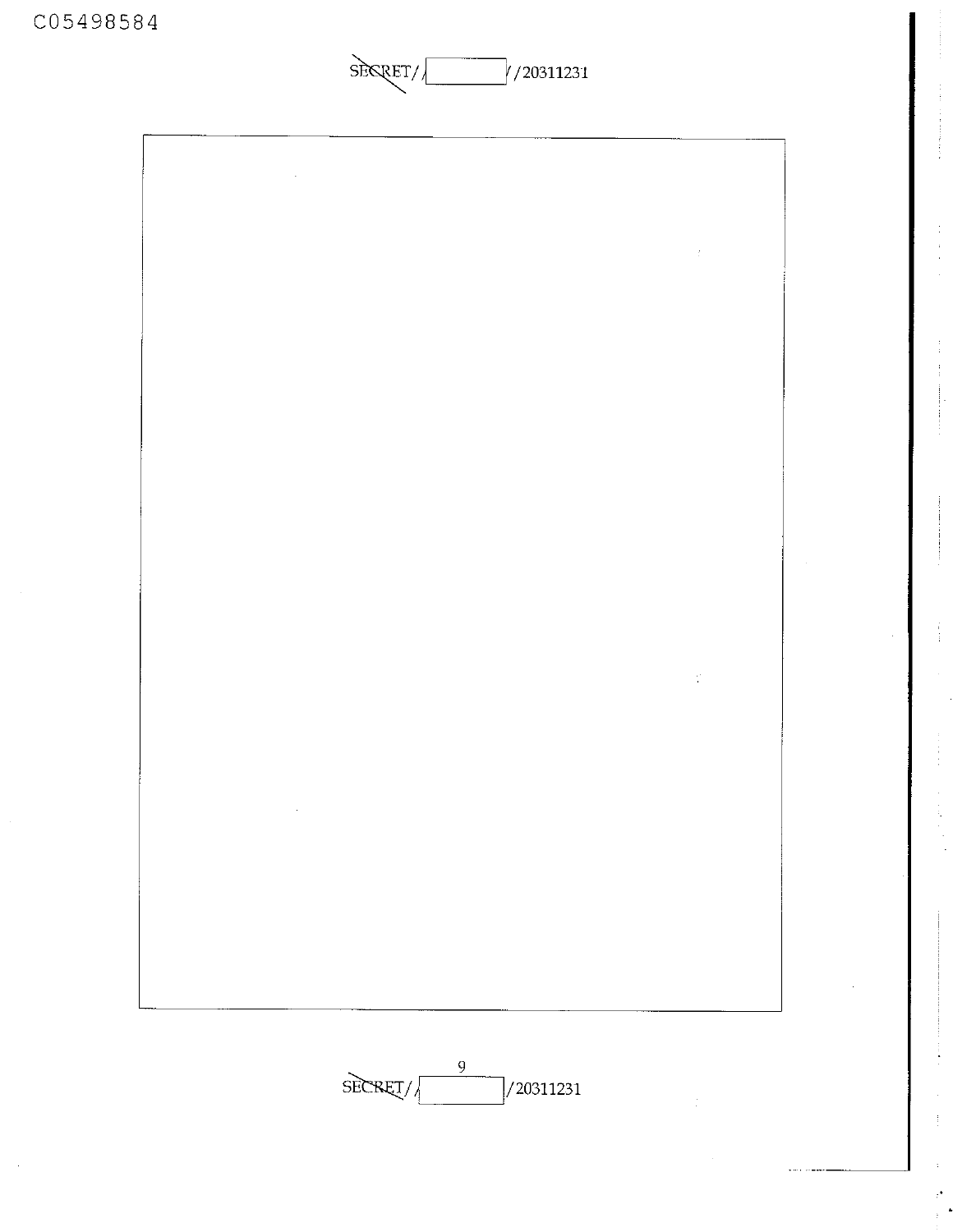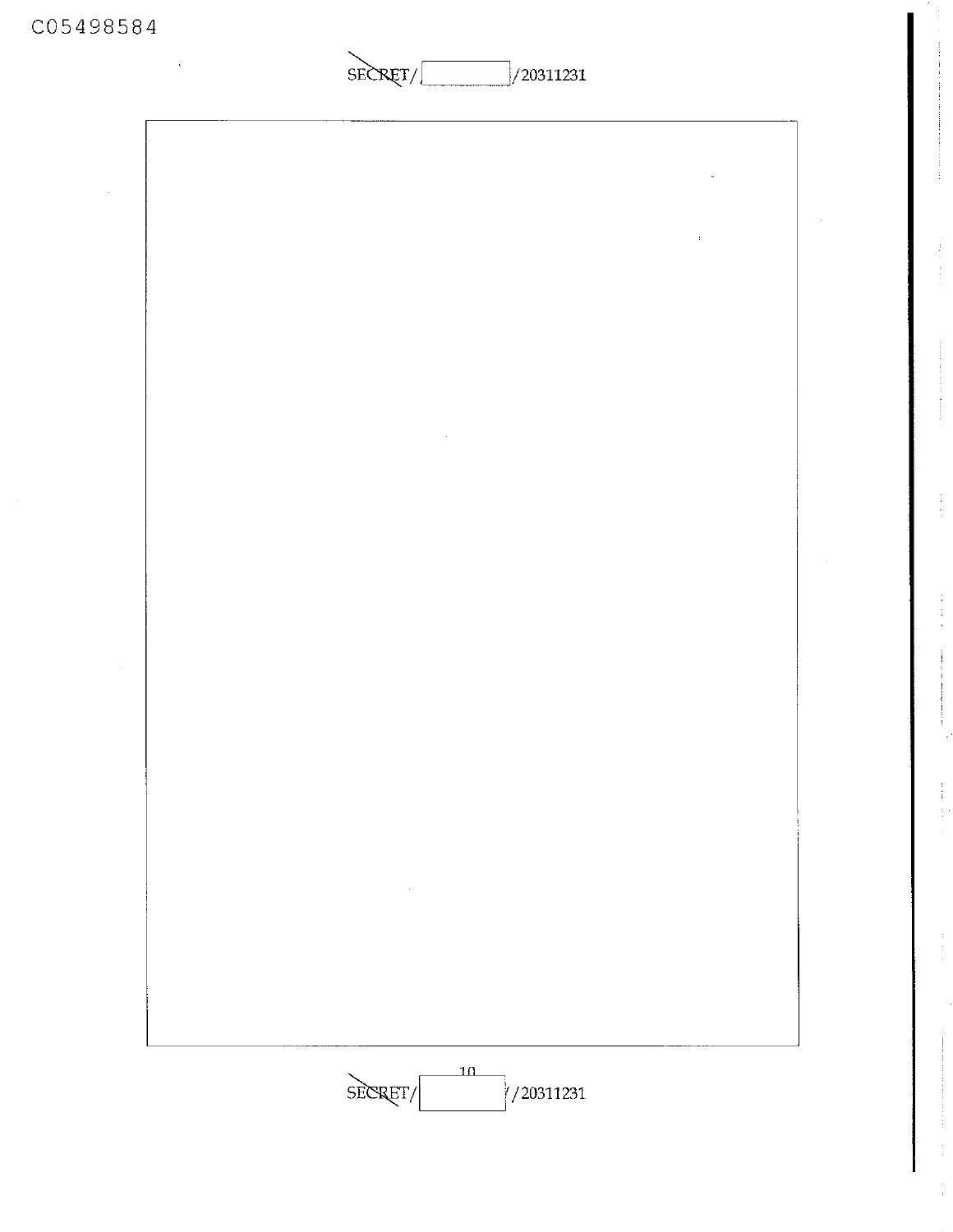l,

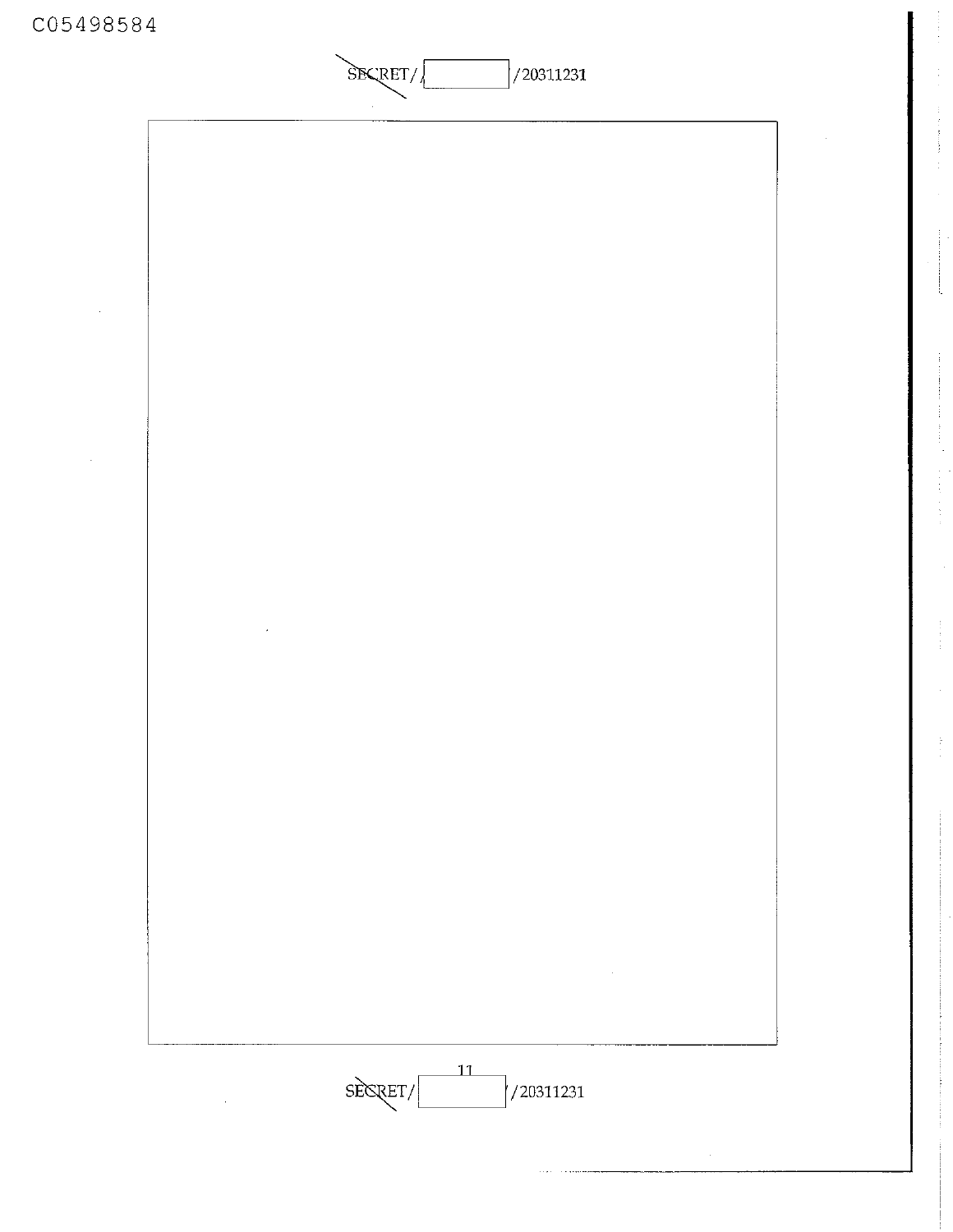

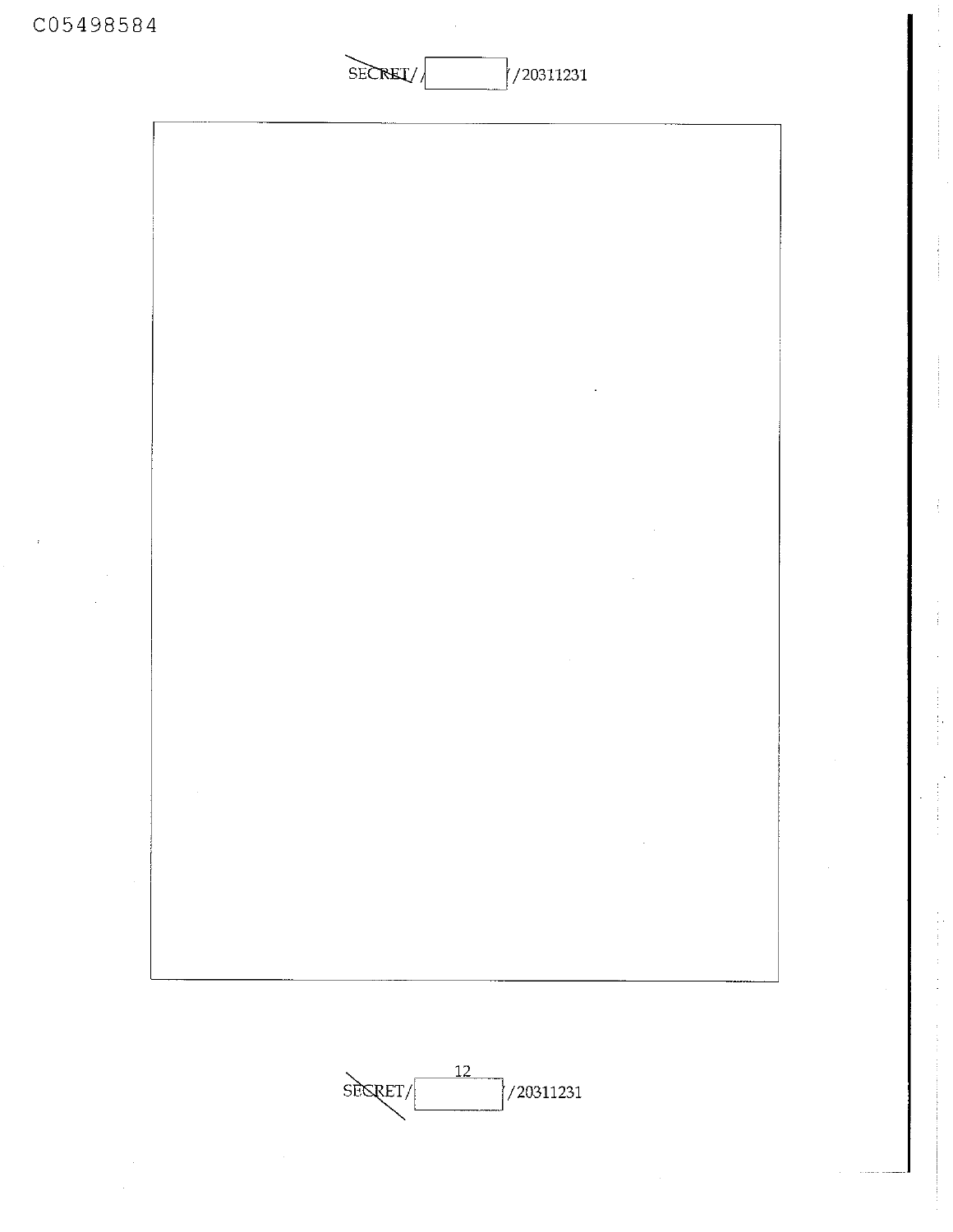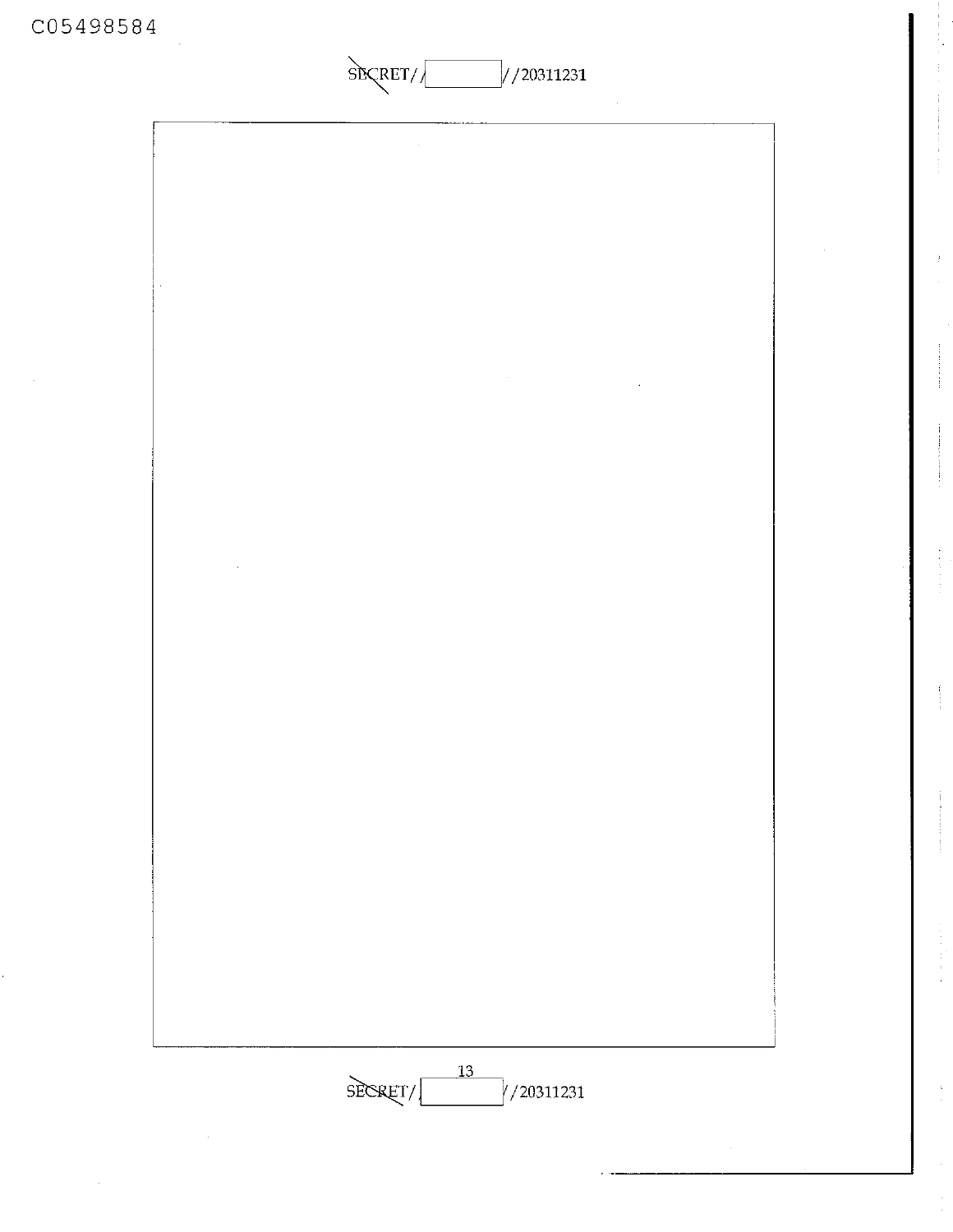$\hat{\boldsymbol{\beta}}$ 



*(U) STATUS OF SIGNIFICANT RECOMMENDED ACTIONS OUTSTANDING FROM PREVIOUS SEMIANNUAL REPORTS* 

 $14$  $SECRET/\sqrt{20311231}$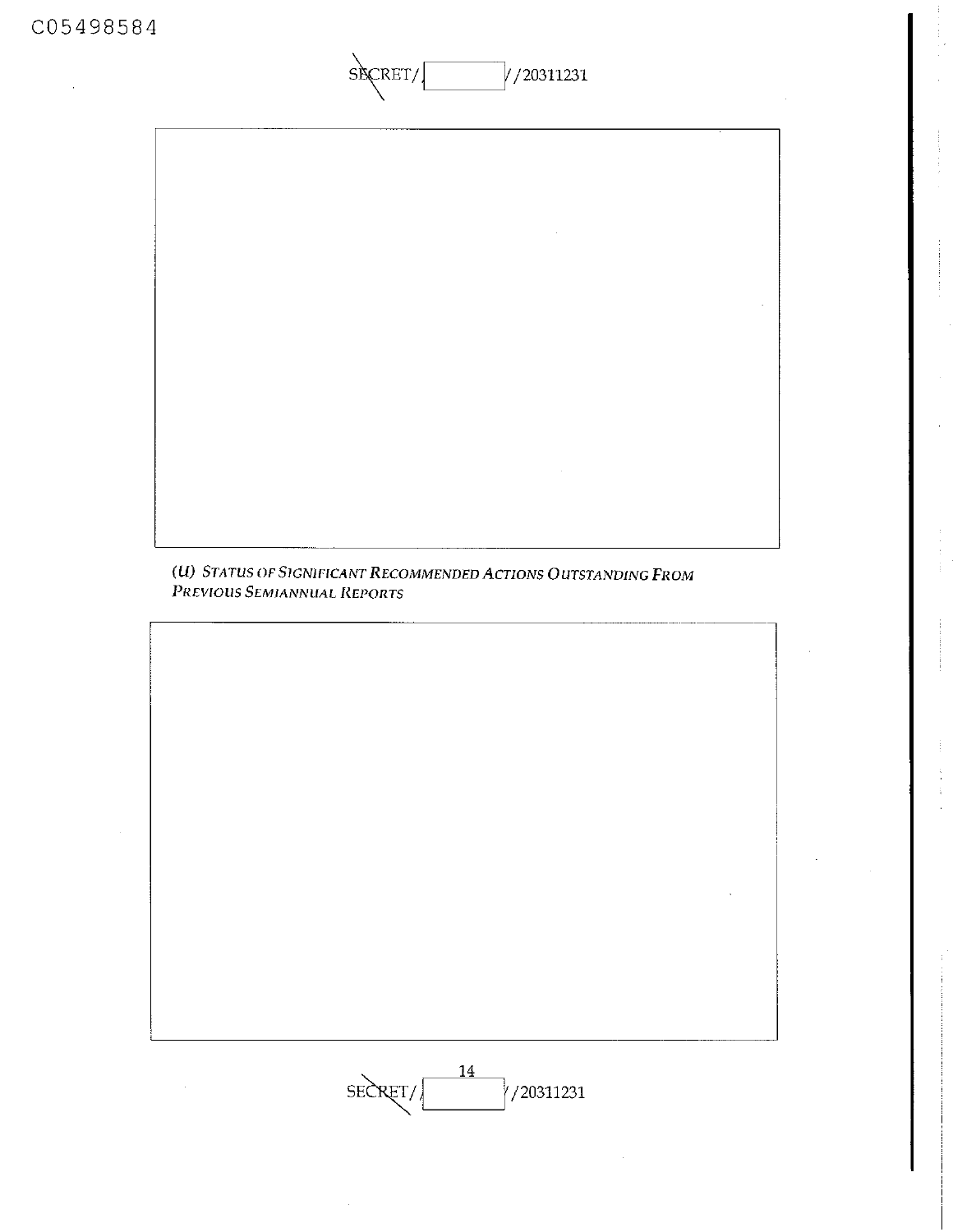| $\texttt{SEGRET}/\textcolor{red}{\overbrace{\text{COS11231}}}$ |                                                                                                                             |  |
|----------------------------------------------------------------|-----------------------------------------------------------------------------------------------------------------------------|--|
|                                                                | $\mathcal{L}^{\mathcal{L}}$ and $\mathcal{L}^{\mathcal{L}}$ and $\mathcal{L}^{\mathcal{L}}$ and $\mathcal{L}^{\mathcal{L}}$ |  |
|                                                                |                                                                                                                             |  |
|                                                                |                                                                                                                             |  |
|                                                                |                                                                                                                             |  |
|                                                                |                                                                                                                             |  |
|                                                                |                                                                                                                             |  |
|                                                                | $\sim 10^{11}$ m $^{-1}$                                                                                                    |  |
|                                                                |                                                                                                                             |  |
|                                                                |                                                                                                                             |  |

 $15$  $S$ BSRET/ $\left\lceil$  $\frac{20311231}{ }$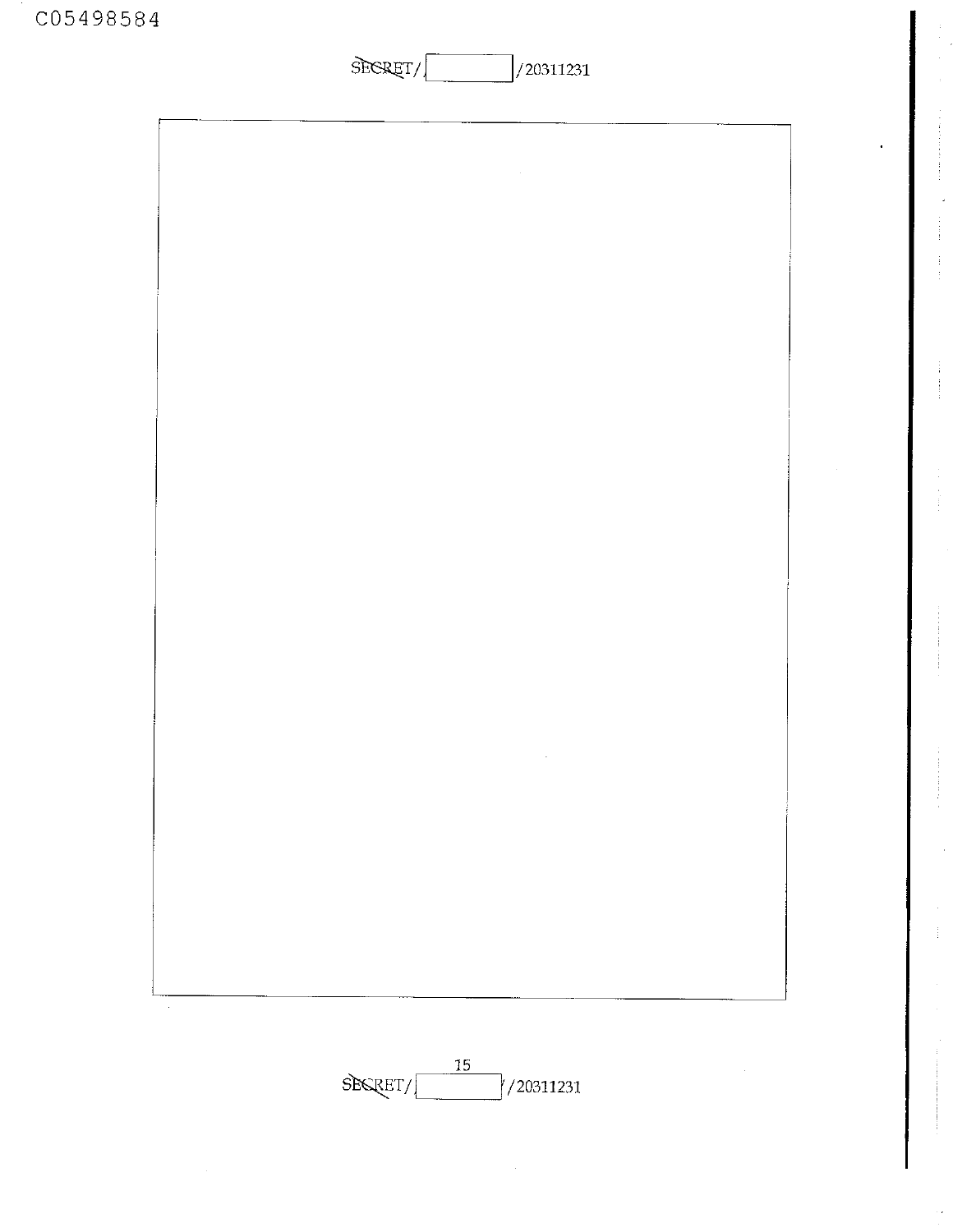|         | $SESRET / \sqrt{2\pi r^2}$ | $\frac{1}{20311231}$ |  |
|---------|----------------------------|----------------------|--|
|         |                            |                      |  |
|         |                            |                      |  |
|         |                            |                      |  |
|         |                            |                      |  |
|         |                            |                      |  |
|         |                            |                      |  |
|         |                            |                      |  |
|         |                            |                      |  |
|         |                            |                      |  |
| $\cdot$ |                            |                      |  |
|         |                            |                      |  |
|         |                            |                      |  |
|         |                            |                      |  |
|         |                            |                      |  |

 $SECRET / \sqrt{\frac{16}{\sqrt{16}}$  $7/20311231$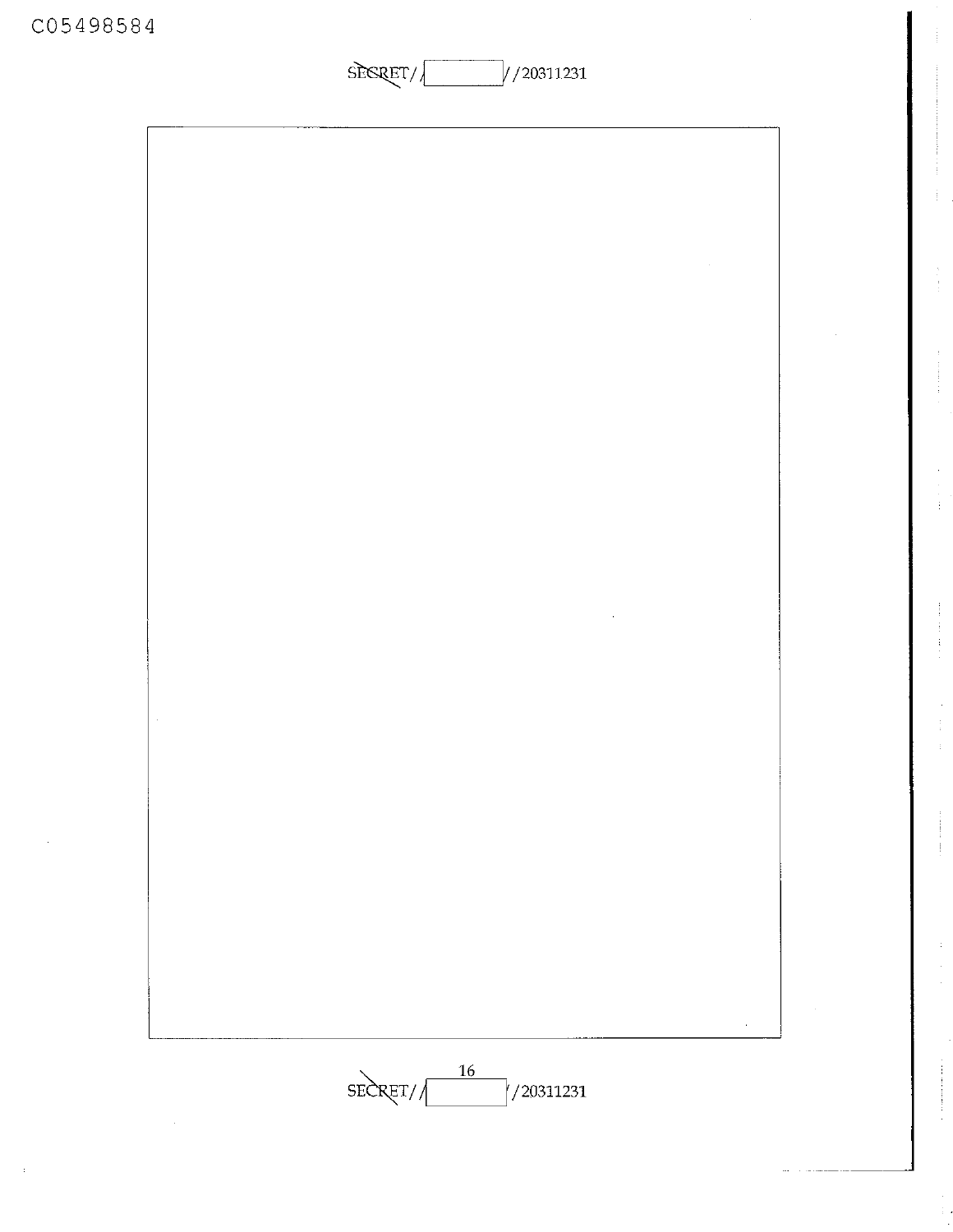|  | $\sim 10^{11}$ m $^{-1}$ |  |
|--|--------------------------|--|
|  |                          |  |
|  |                          |  |
|  |                          |  |
|  |                          |  |
|  |                          |  |
|  |                          |  |
|  |                          |  |
|  |                          |  |
|  |                          |  |
|  |                          |  |
|  |                          |  |
|  |                          |  |
|  |                          |  |
|  |                          |  |
|  |                          |  |
|  |                          |  |
|  |                          |  |
|  |                          |  |
|  |                          |  |
|  |                          |  |
|  |                          |  |
|  |                          |  |
|  |                          |  |
|  |                          |  |
|  |                          |  |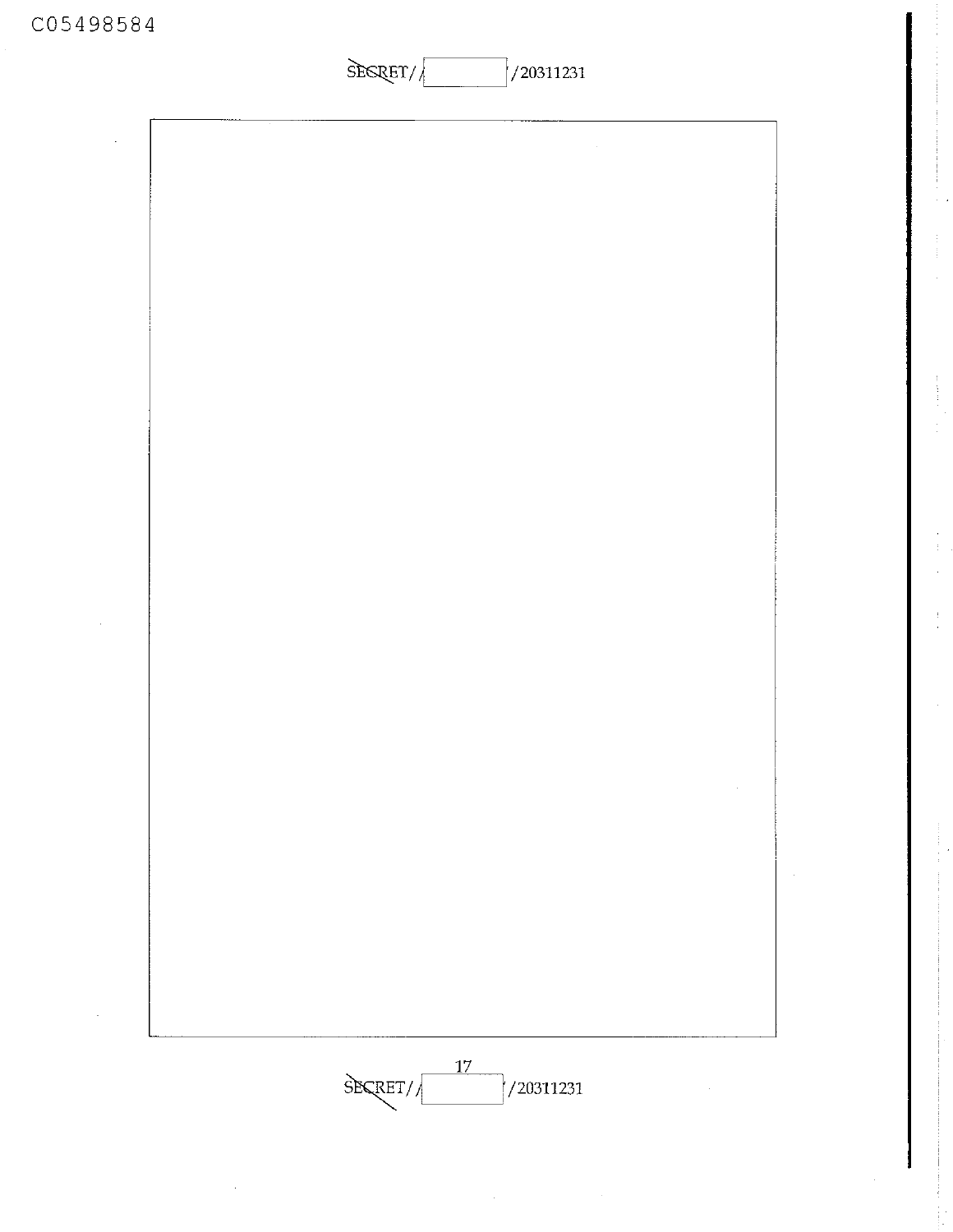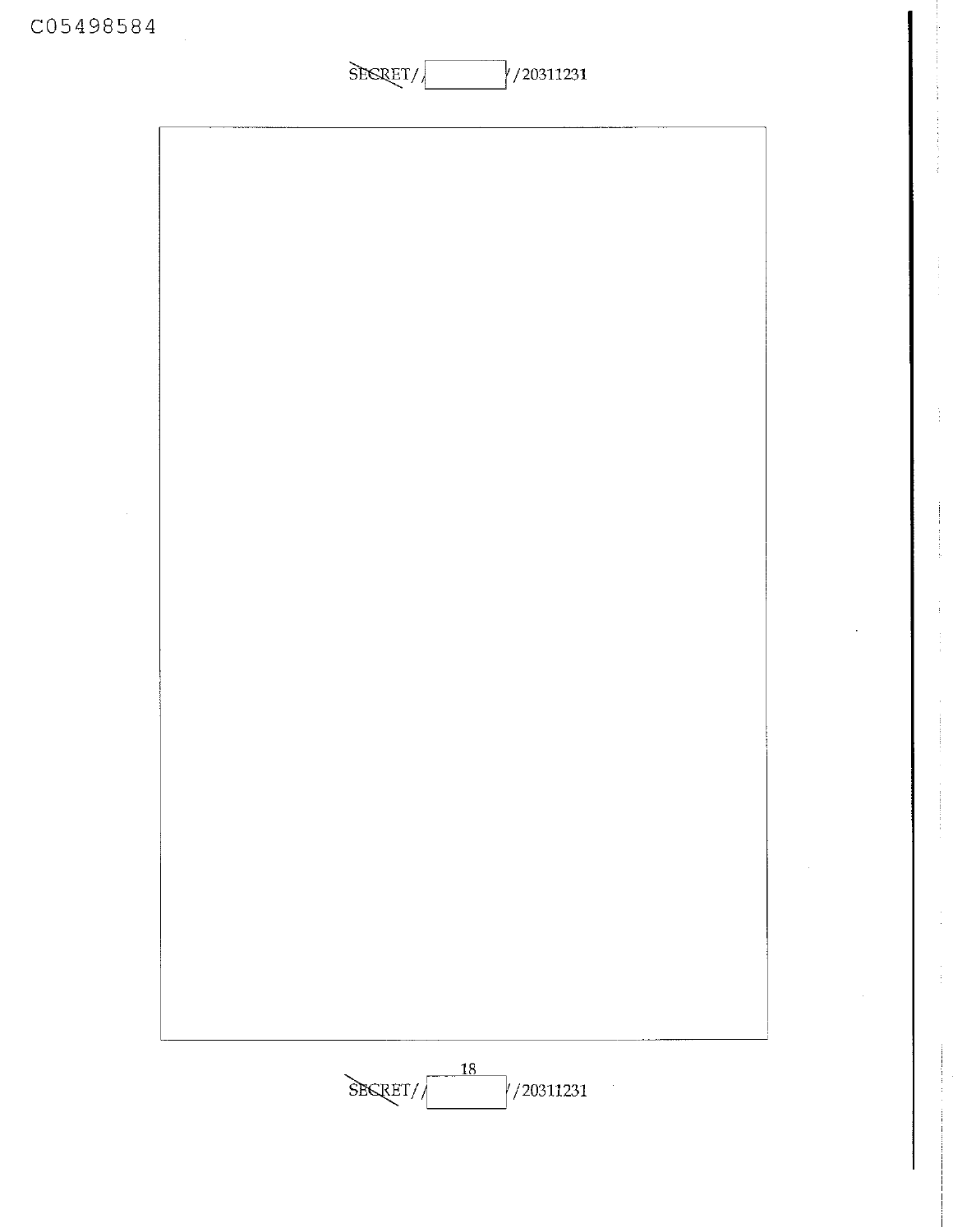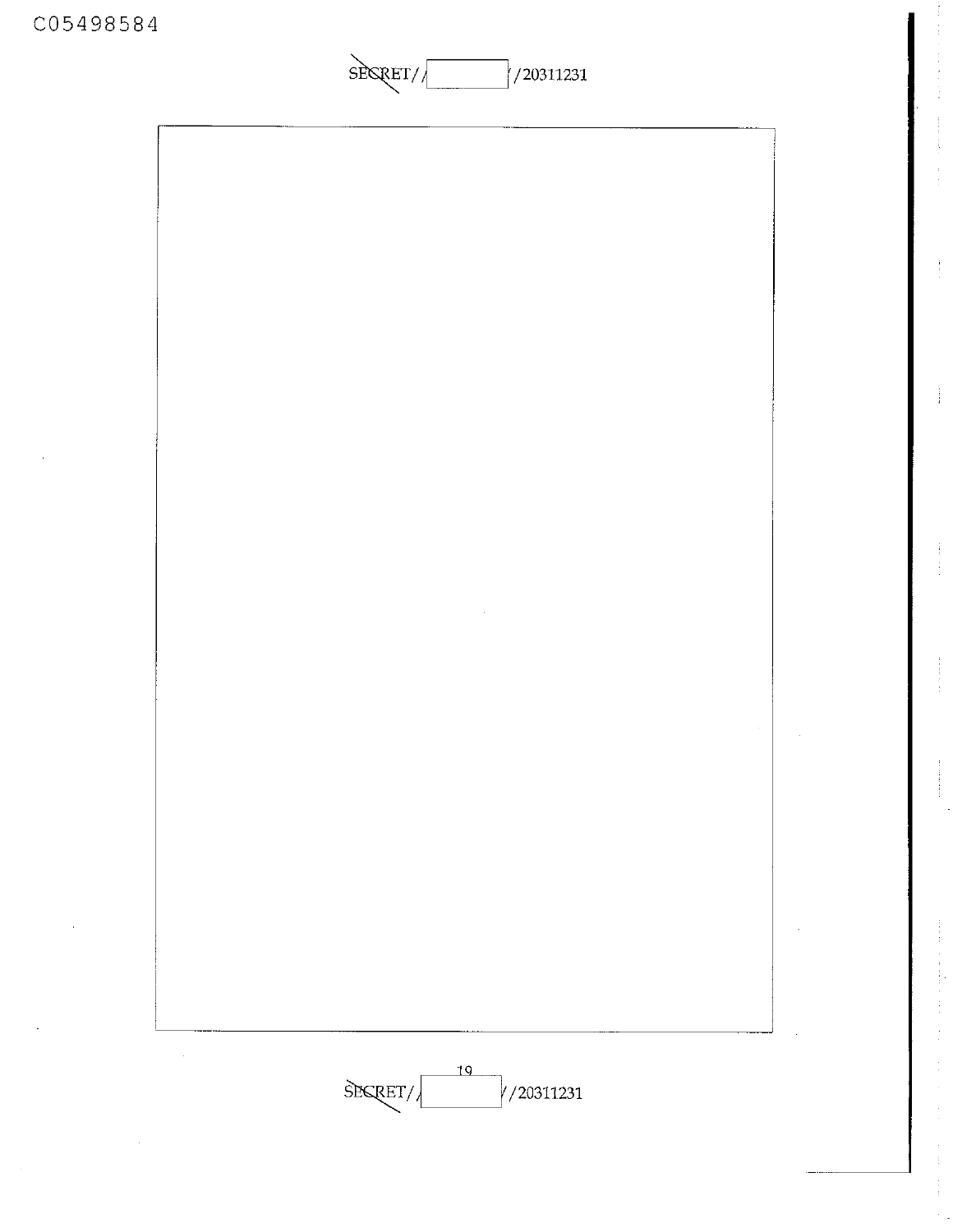C0549858 4





 $\ddot{\phantom{0}}$ 

 $\sim$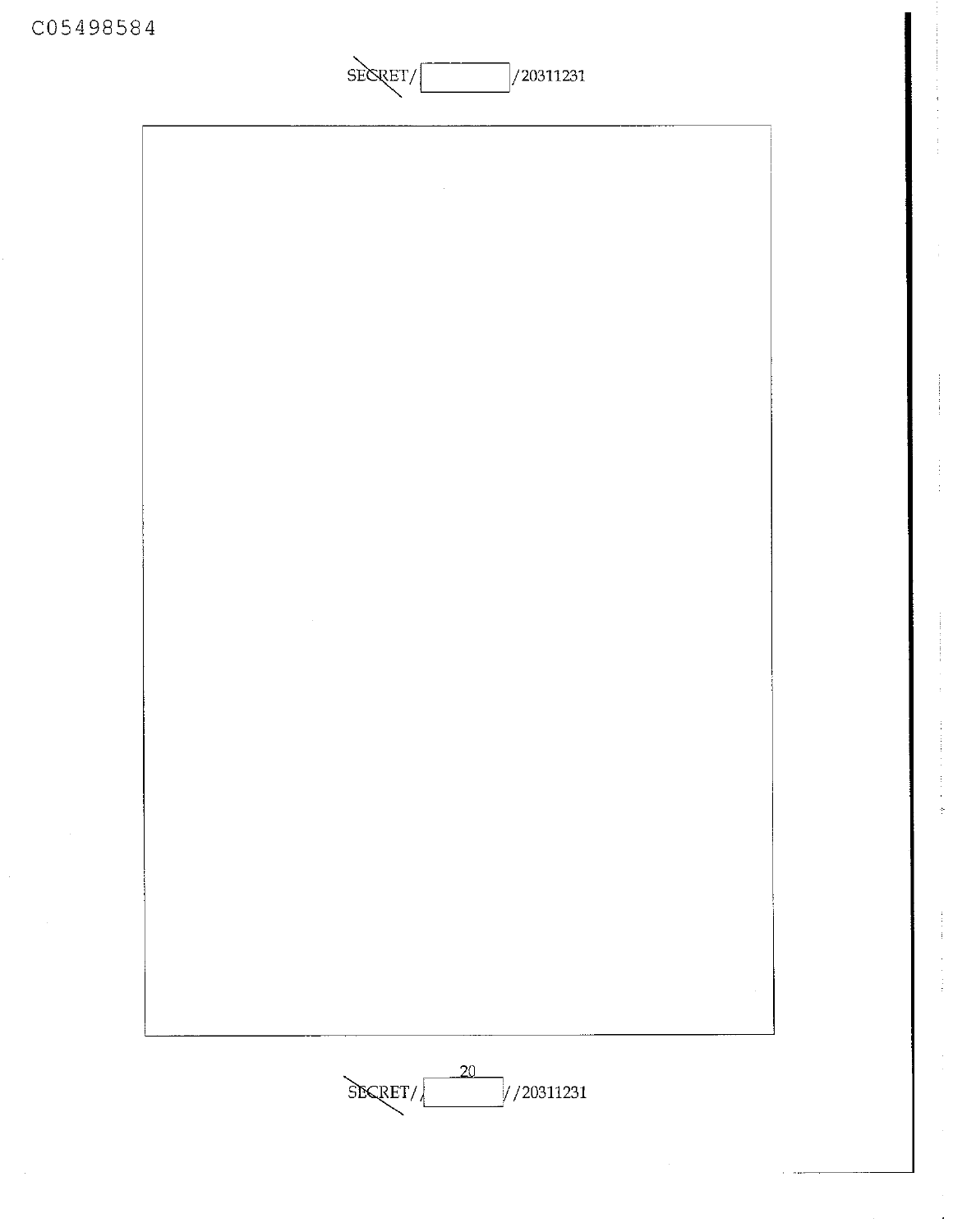$\bar{z}$ 



(U) SUMMARIES OF SELECTED CURRENT AUDITS



 $21$ SECRET/  $]/$  / 20311231

 $\bar{z}$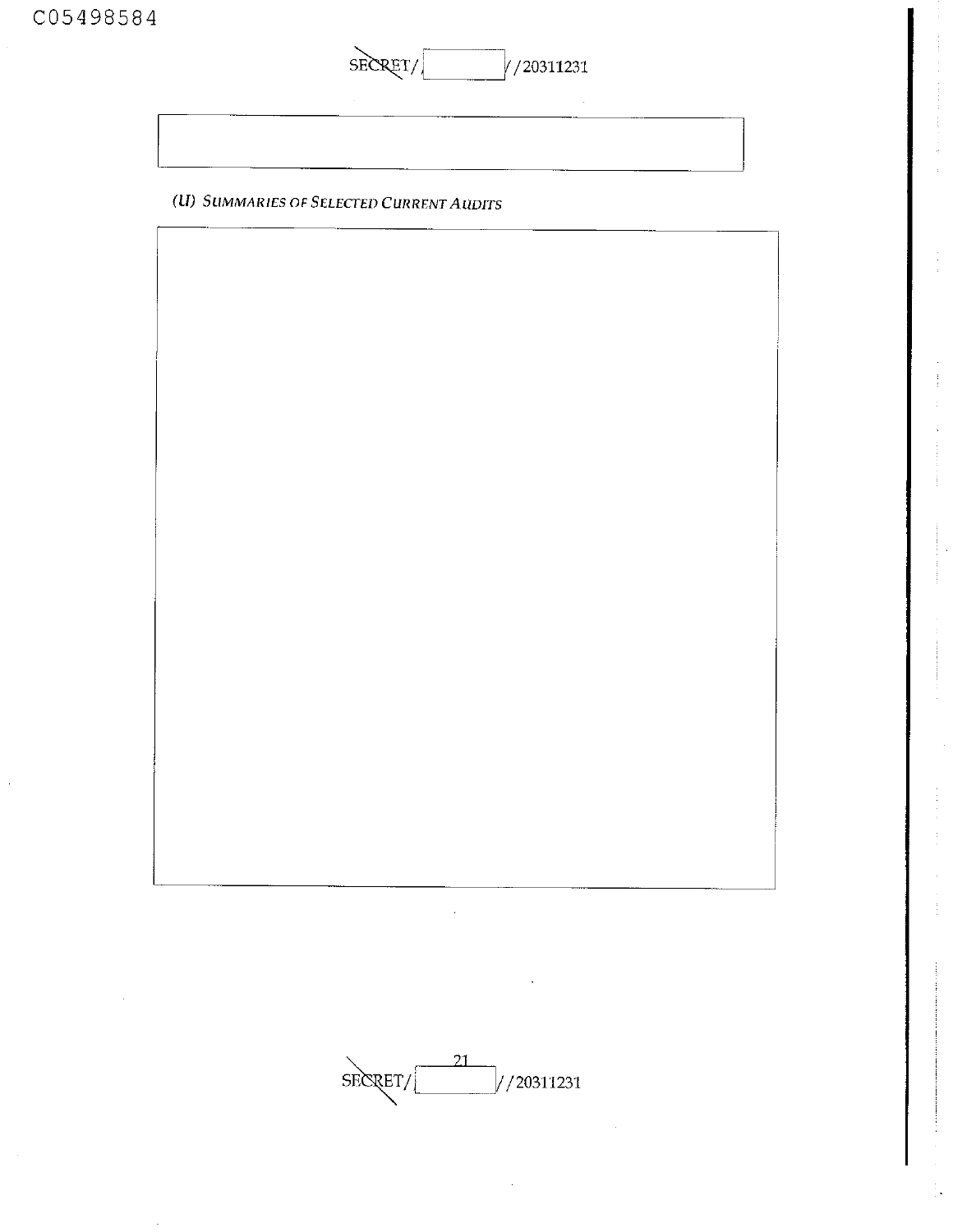| *N K F.I / | /20311231 |
|------------|-----------|
|            |           |

### **(U) INSPECTIONS**

*(U) INSPECTION STAFF OVERVIEW* 

 $(U)$ inspections of CIA programs and operations to evaluate their efficiency and The Inspection (INS) Staff is responsible for conducting effectiveness and their compliance with law, Executive orders, and regulations.

 $(U |$  During the current reporting period, the Staff completed inspections of the CounterTerrorism Center (CTC) in the National Clandestine Service (NCS), the Office of Iraq Analysis (OIA) in the Directorate of Intelligence **(Dl),** the Directorate of Science and Technology (DS&T), Agency-Wide Performance and the Agency's Reliance on Contractors. INS also completed a Historical Review of Lessons Learned from Five Years of Inspections *(2002-2006).* INS is completing its reports on the inspections of the and of the and of the and of the and of the and of the and of the and of the and of the and of the and of the and of the and of the and of the and of the and of the and of the and of the and of th Counterintelligence Center (CIC) in the NCS. In addition, the Staff commenced inspections of the office of the Associate Director for Military Affairs, various compartmented programs in the interval of  $\ln$  the interval of  $\ln$  the interval of  $\ln$ NCS,

and Human Resources.

(U/ The Inspection Staff continues to conduct a two-week course for new inspectors and a seminar for team leaders before the start of each inspection cycle. The Staff also provides instructional seminars for OIG inspectors and research assistants during the course of each cycle. During this period, the Staff initiated new seminars on focus groups and on presentation of survey results.

 $(U)$  In addition, the Inspection Staff continues to utilize an independent contractor to track, monitor, and pursue compliance with recommendations. The Staff closed four inspections — the Chief Information Officer's (CIO's) Information Services infrastructure (ISI); the DI's Office of Asian Pacific, Latin American, and African Analysis; the Office of Security; and

 $-$  that were open as of 1 July 2006. OIG is closing the inspection because the one nonsignificant recommendation has remained unsatisfied for five semiannual reporting periods.

*(U) COMPLETED INSPECTIONS* 

SESRET// 20311231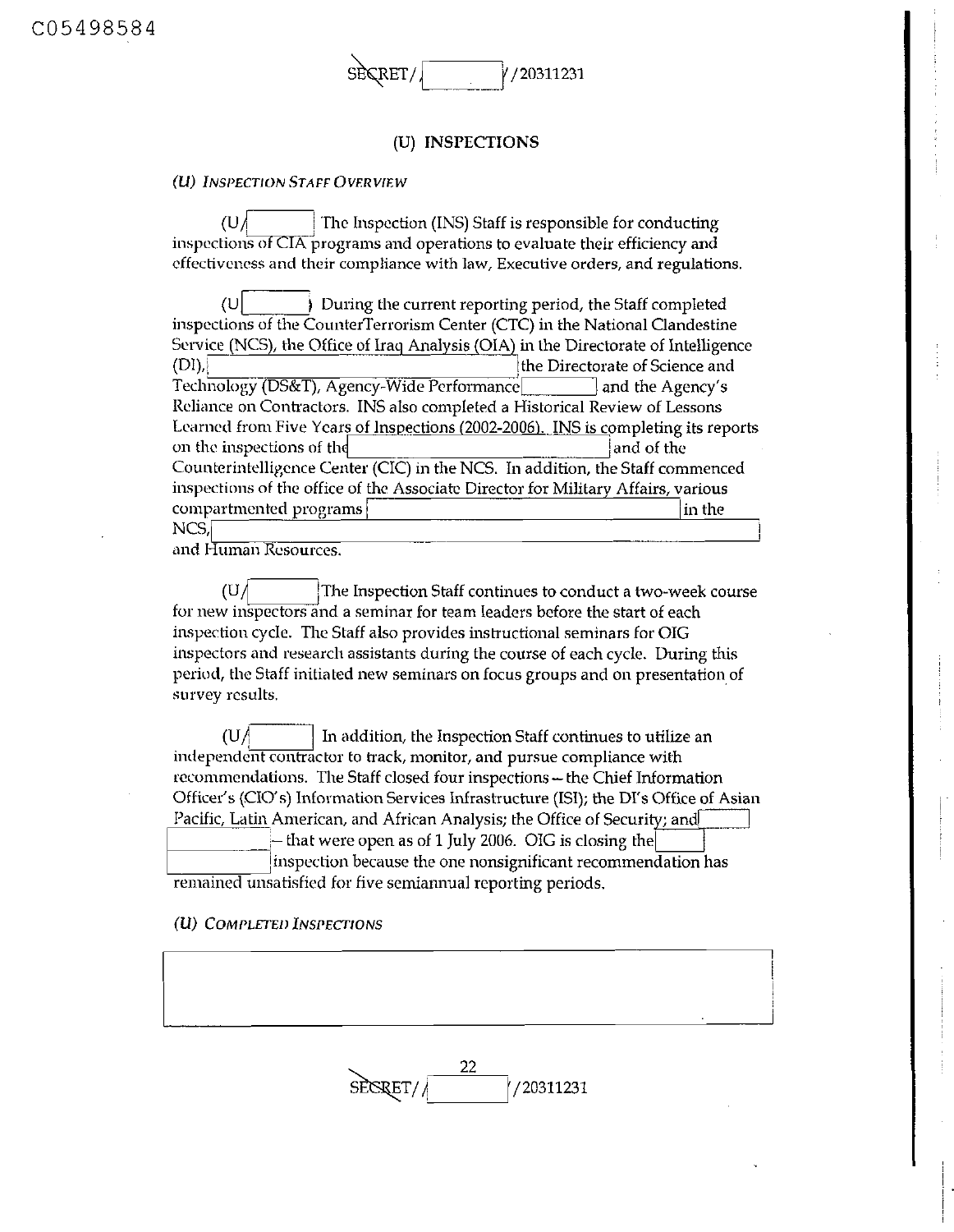

very successful in hiring entry- and developmental-level employees with excellent academic credentials and full performance auditors with relevant work experience. The new employees coming aboard during this reporting period include representation from the five following governmental auditing organizations: the Government Accountability Office, the Offices of Inspectors General of the District of Columbia, the Departments of Defense and State, and the Defense Contract Audit Agency. The employees bring a wealth of experience in the areas of accounting, business, finance, and information technology.

*(U) COMPLETED AUDITS* 

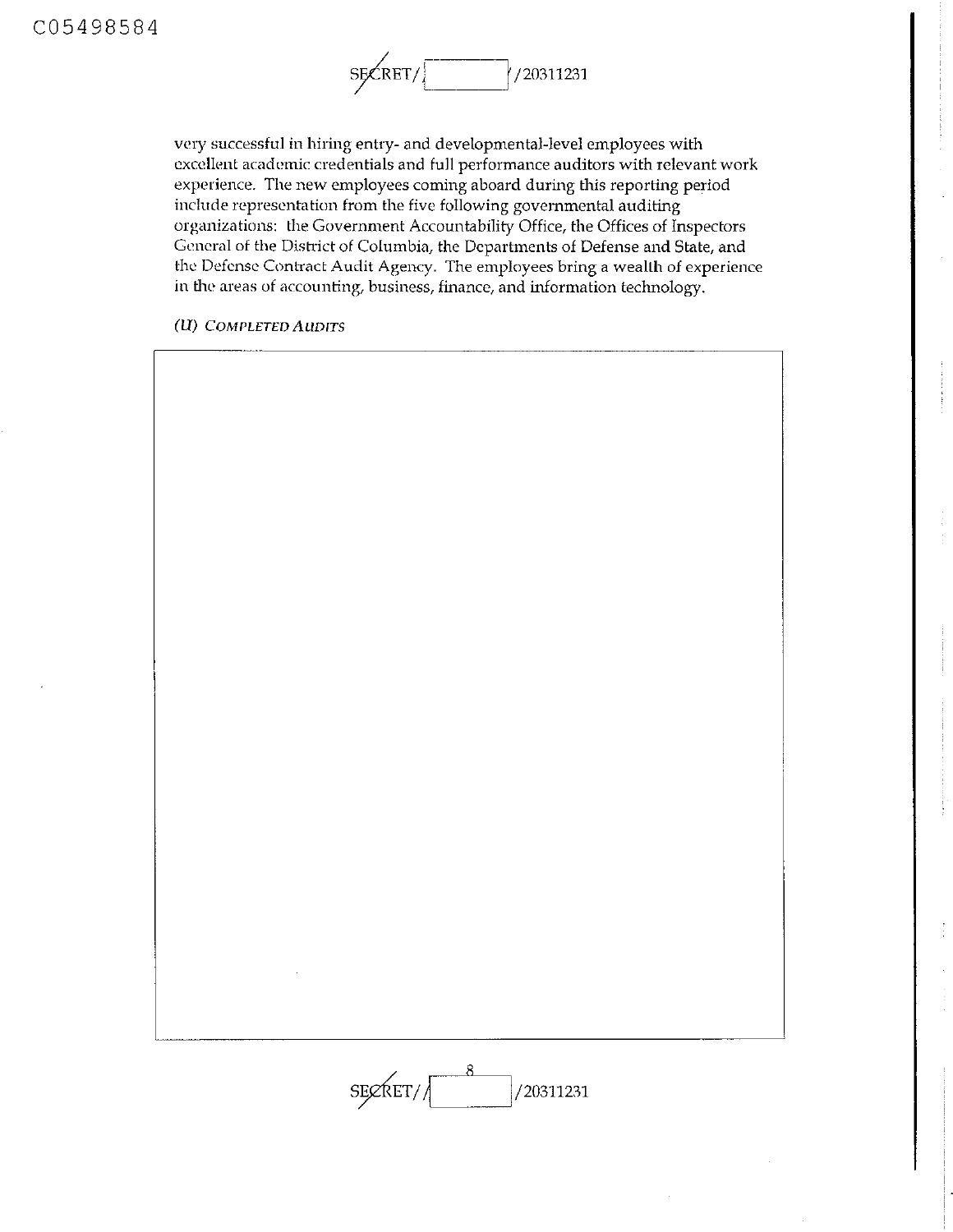





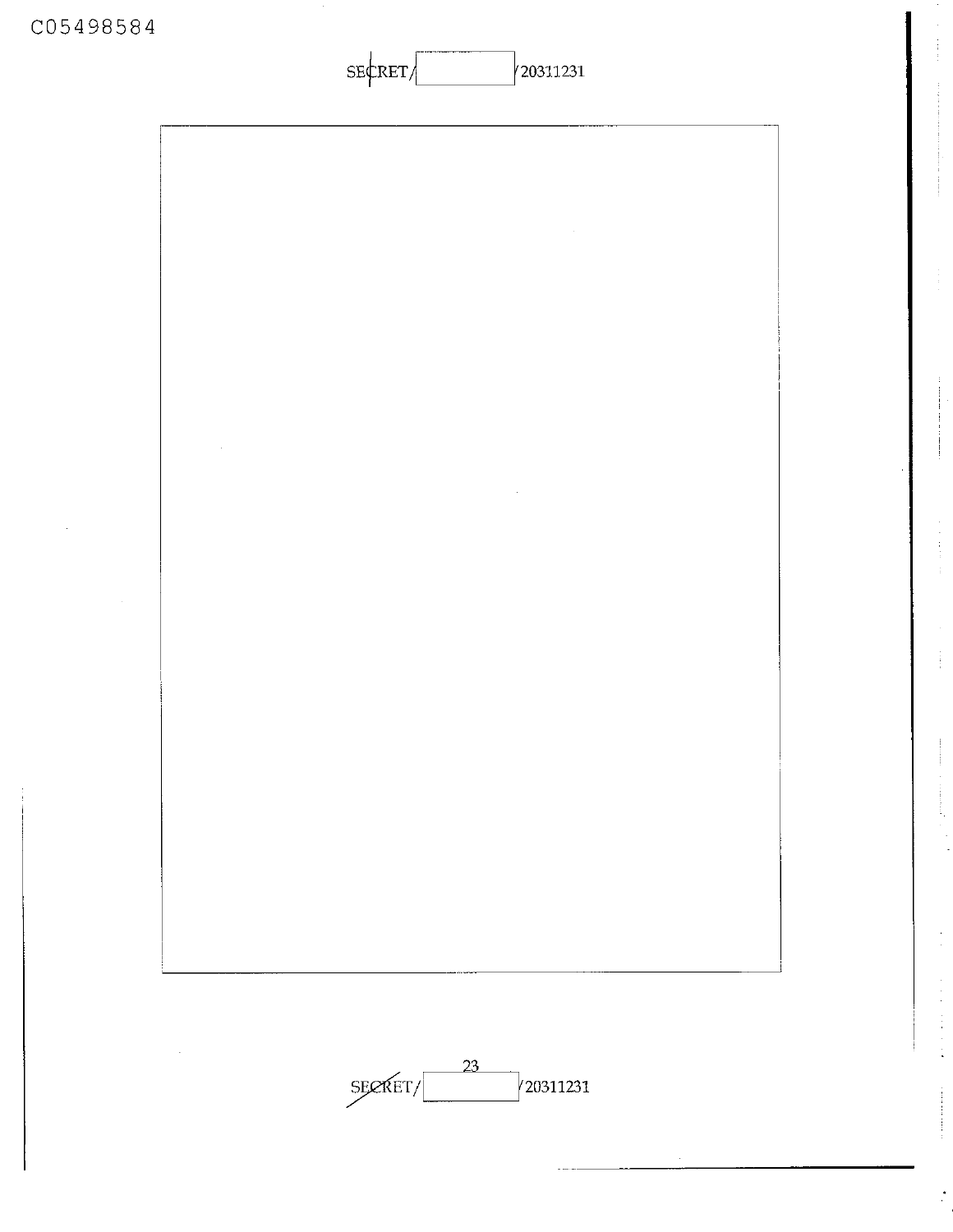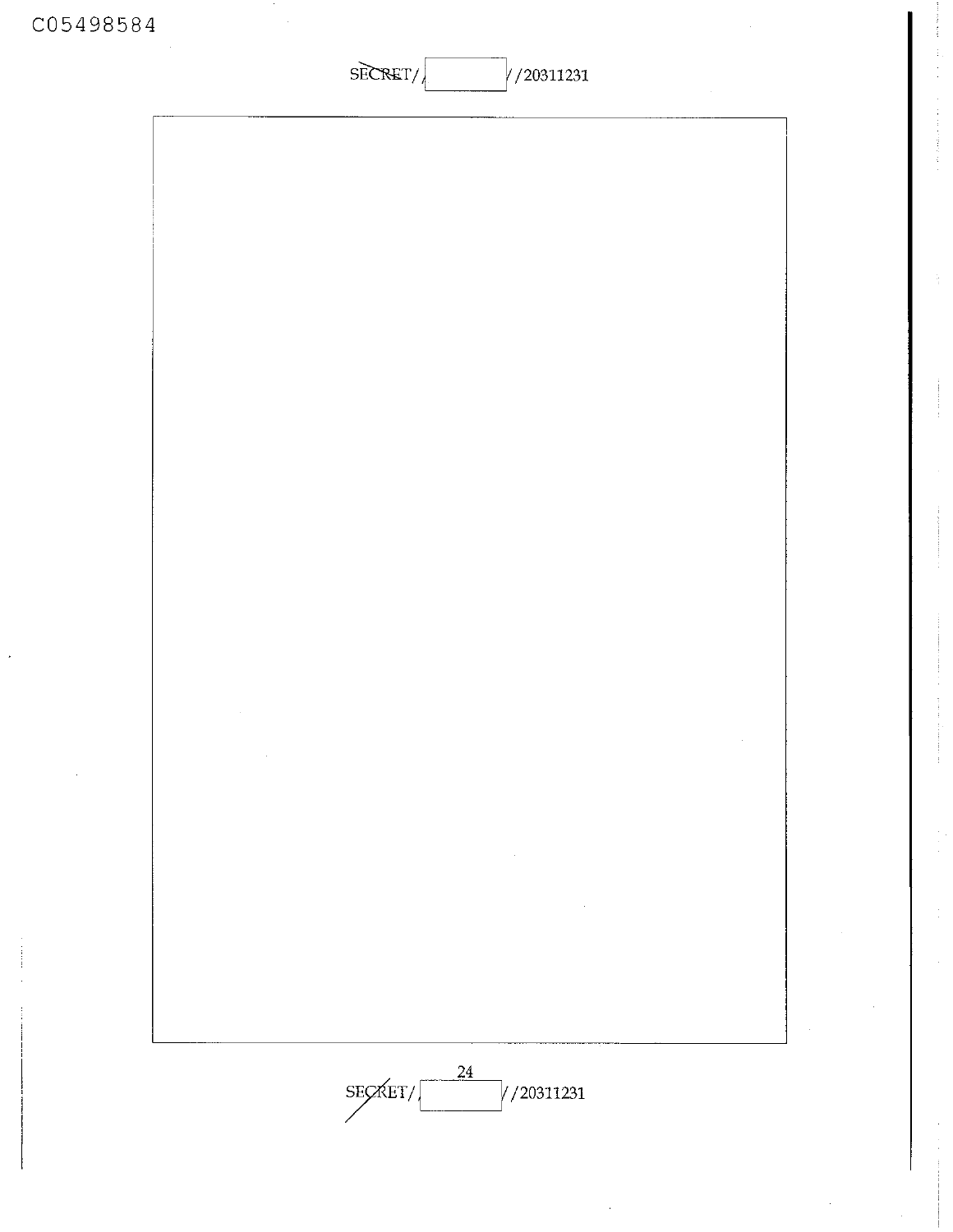| SECRET/ | $\frac{1}{20311231}$ |
|---------|----------------------|
|         |                      |

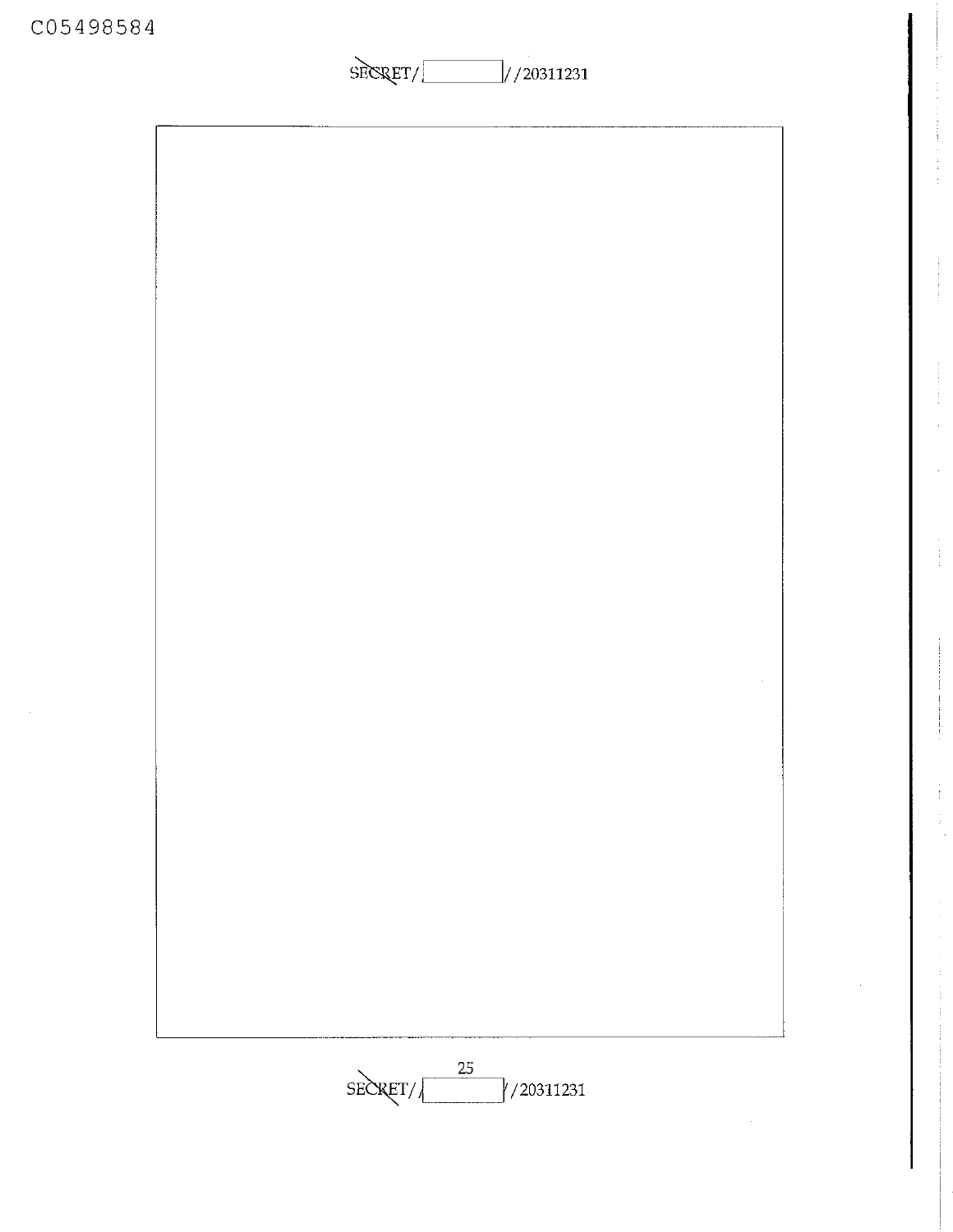$\ddot{\phantom{a}}$ 

| $SE$ <sub>SE</sub> $ST/$ | //20311231 |
|--------------------------|------------|

|                           | $\label{eq:2.1} \mathcal{L}(\mathcal{L}^{\text{max}}_{\mathcal{L}}(\mathcal{L}^{\text{max}}_{\mathcal{L}}(\mathcal{L}^{\text{max}}_{\mathcal{L}}(\mathcal{L}^{\text{max}}_{\mathcal{L}^{\text{max}}_{\mathcal{L}}}))))$ |  |
|---------------------------|-------------------------------------------------------------------------------------------------------------------------------------------------------------------------------------------------------------------------|--|
|                           |                                                                                                                                                                                                                         |  |
|                           |                                                                                                                                                                                                                         |  |
|                           |                                                                                                                                                                                                                         |  |
|                           |                                                                                                                                                                                                                         |  |
|                           |                                                                                                                                                                                                                         |  |
|                           |                                                                                                                                                                                                                         |  |
|                           |                                                                                                                                                                                                                         |  |
|                           |                                                                                                                                                                                                                         |  |
|                           |                                                                                                                                                                                                                         |  |
|                           |                                                                                                                                                                                                                         |  |
|                           |                                                                                                                                                                                                                         |  |
|                           |                                                                                                                                                                                                                         |  |
|                           |                                                                                                                                                                                                                         |  |
|                           |                                                                                                                                                                                                                         |  |
|                           |                                                                                                                                                                                                                         |  |
|                           |                                                                                                                                                                                                                         |  |
| $\frac{26}{1}$<br>SECRET/ | //20311231                                                                                                                                                                                                              |  |
|                           |                                                                                                                                                                                                                         |  |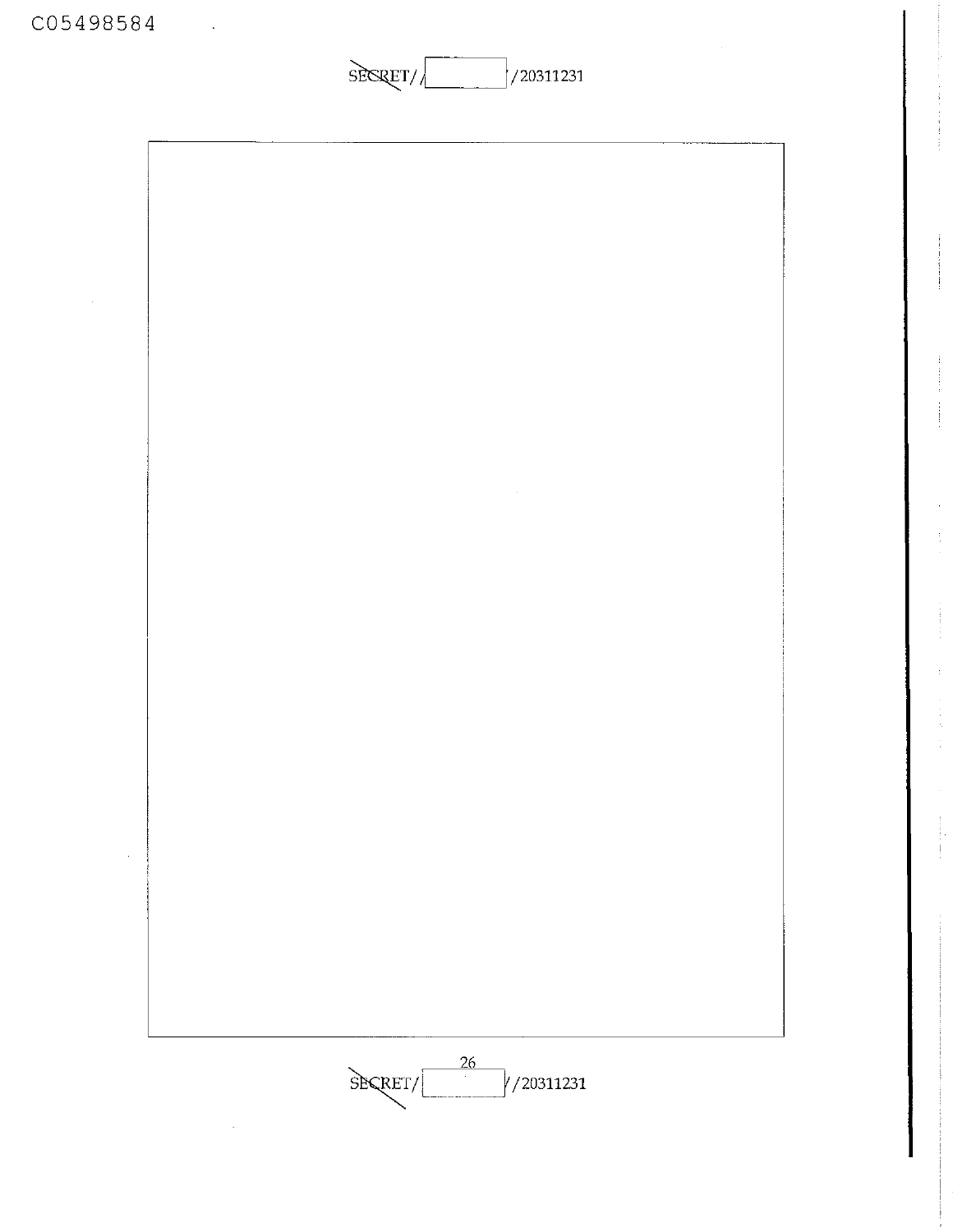





Ť.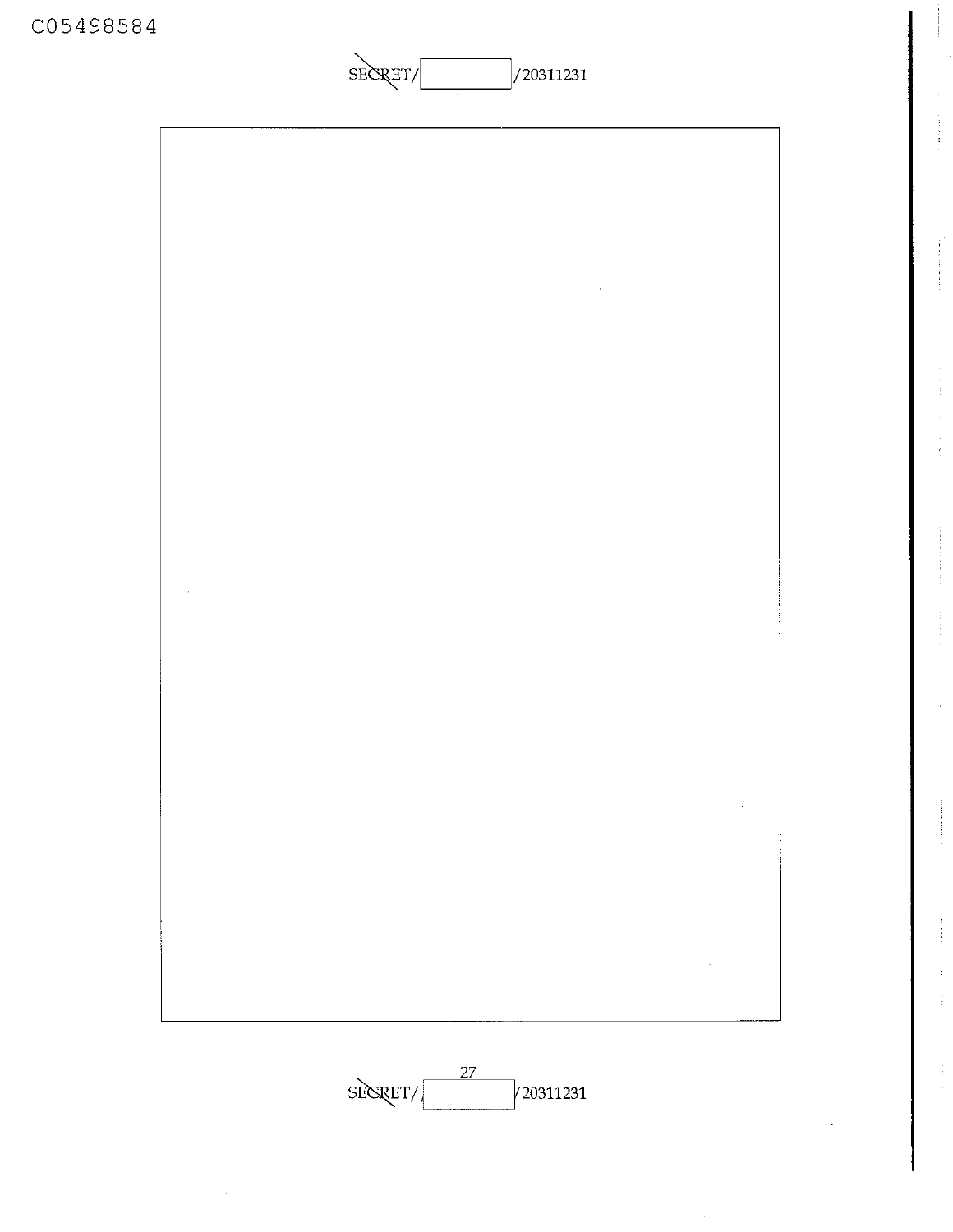|        | <b>SECRET/</b> | $\big]/20311231$ |  |
|--------|----------------|------------------|--|
|        |                |                  |  |
|        |                |                  |  |
|        |                |                  |  |
|        |                |                  |  |
|        |                |                  |  |
|        |                |                  |  |
|        |                |                  |  |
|        |                |                  |  |
|        |                |                  |  |
|        |                |                  |  |
| $\sim$ |                |                  |  |
|        |                | $\sim$           |  |
|        |                |                  |  |
|        |                |                  |  |
|        |                |                  |  |
|        |                |                  |  |

医生物的

SECRET/  $\gamma$ /20311231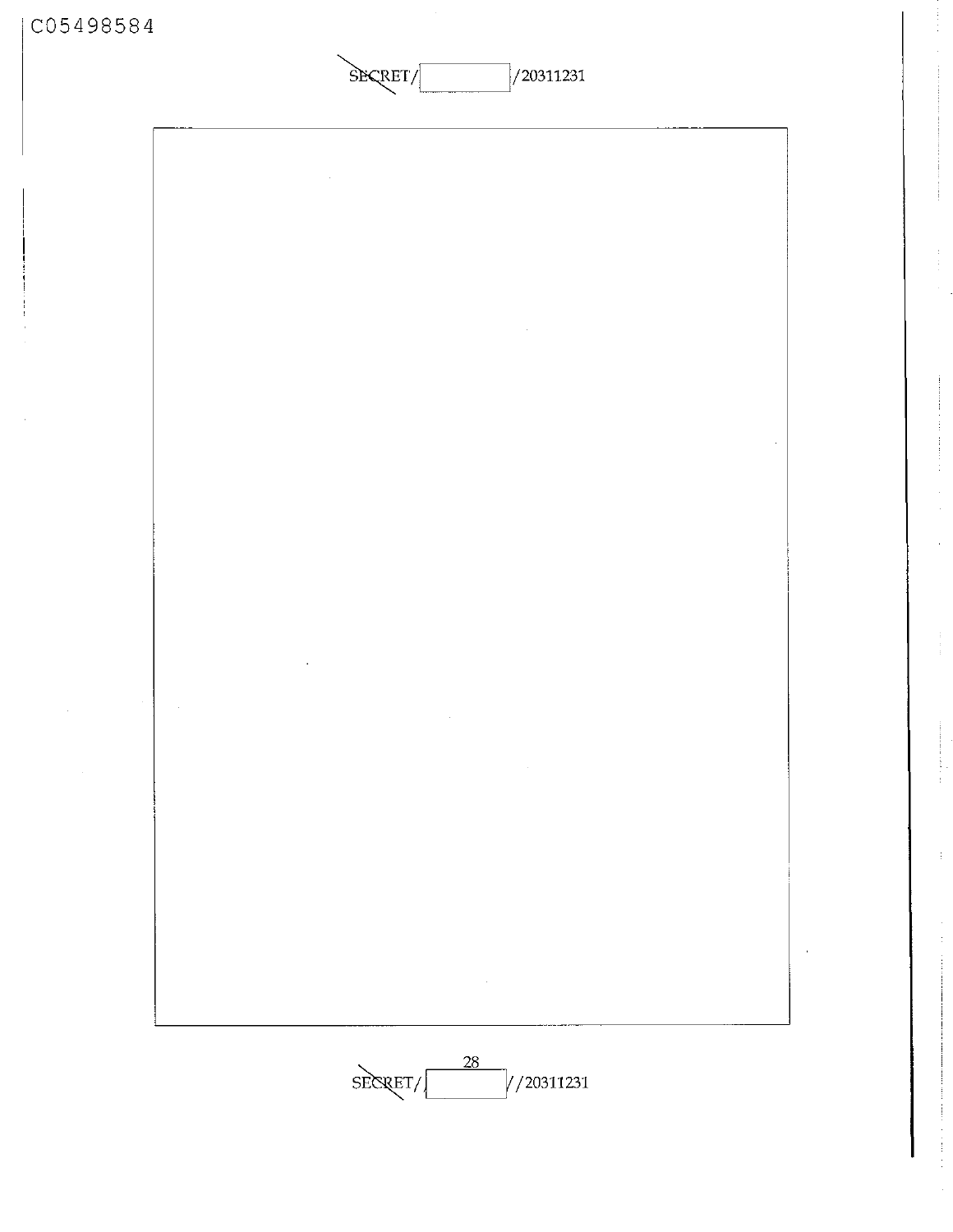$\bar{z}$ 

BEGRET/  $\frac{1}{20311231}$ 

(U) OTHER COMPLETED WORK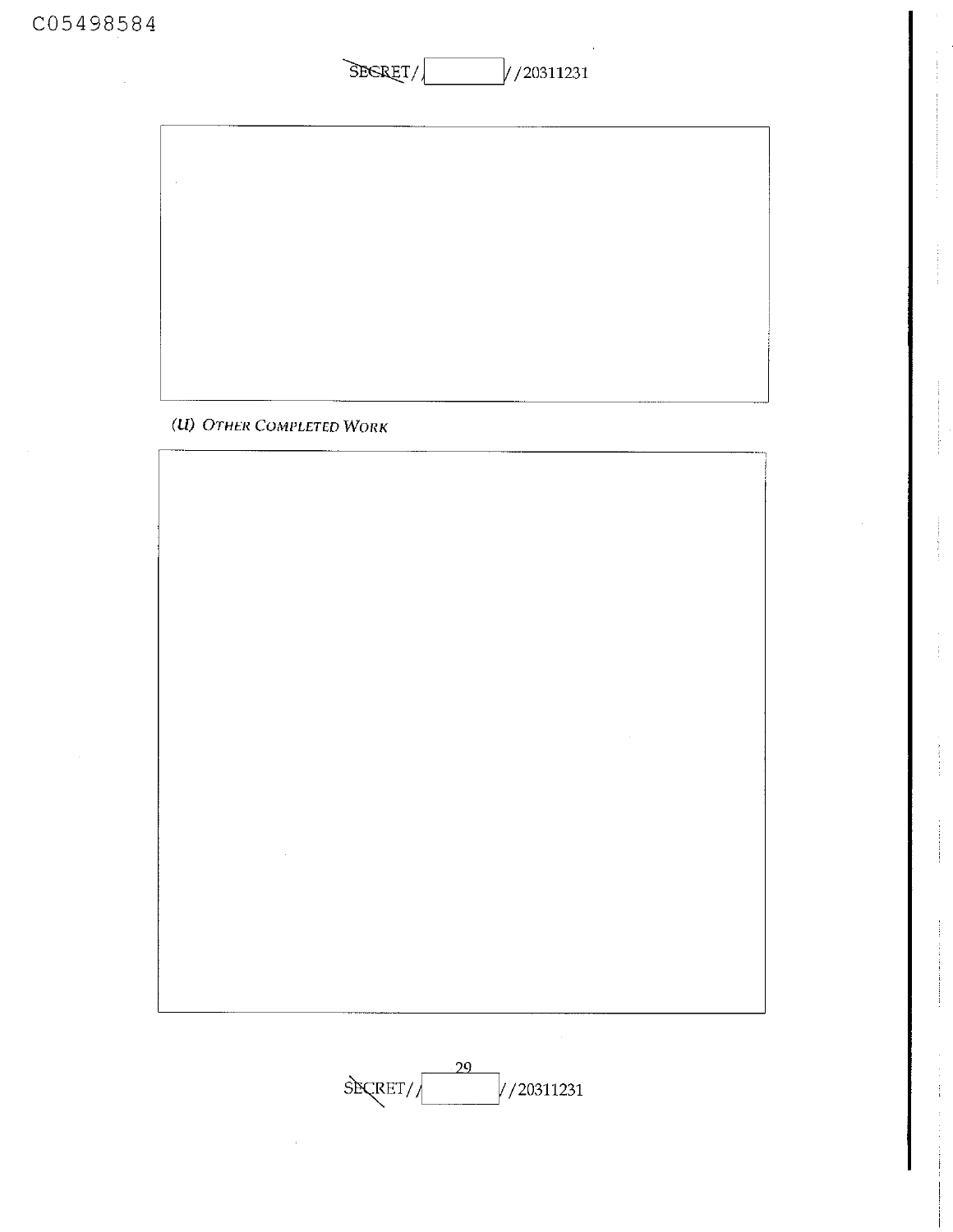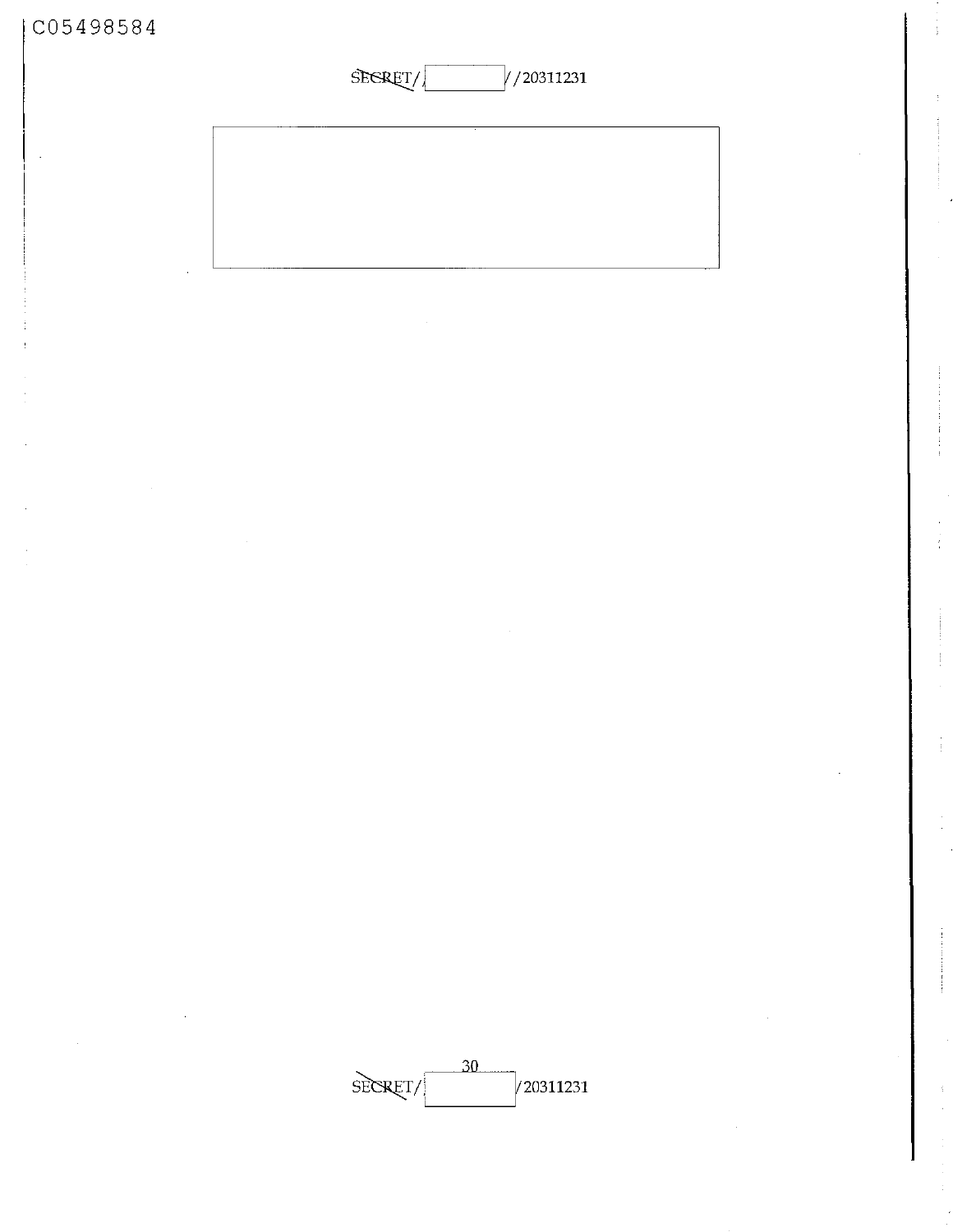| . | 20311231 |
|---|----------|
|   |          |

*(U) STATUS OF SIGNIFICANT RECOMMENDED ACTIONS OUTSTANDING FROM PREVIOUS SEMIANNUAL REPORTS* 



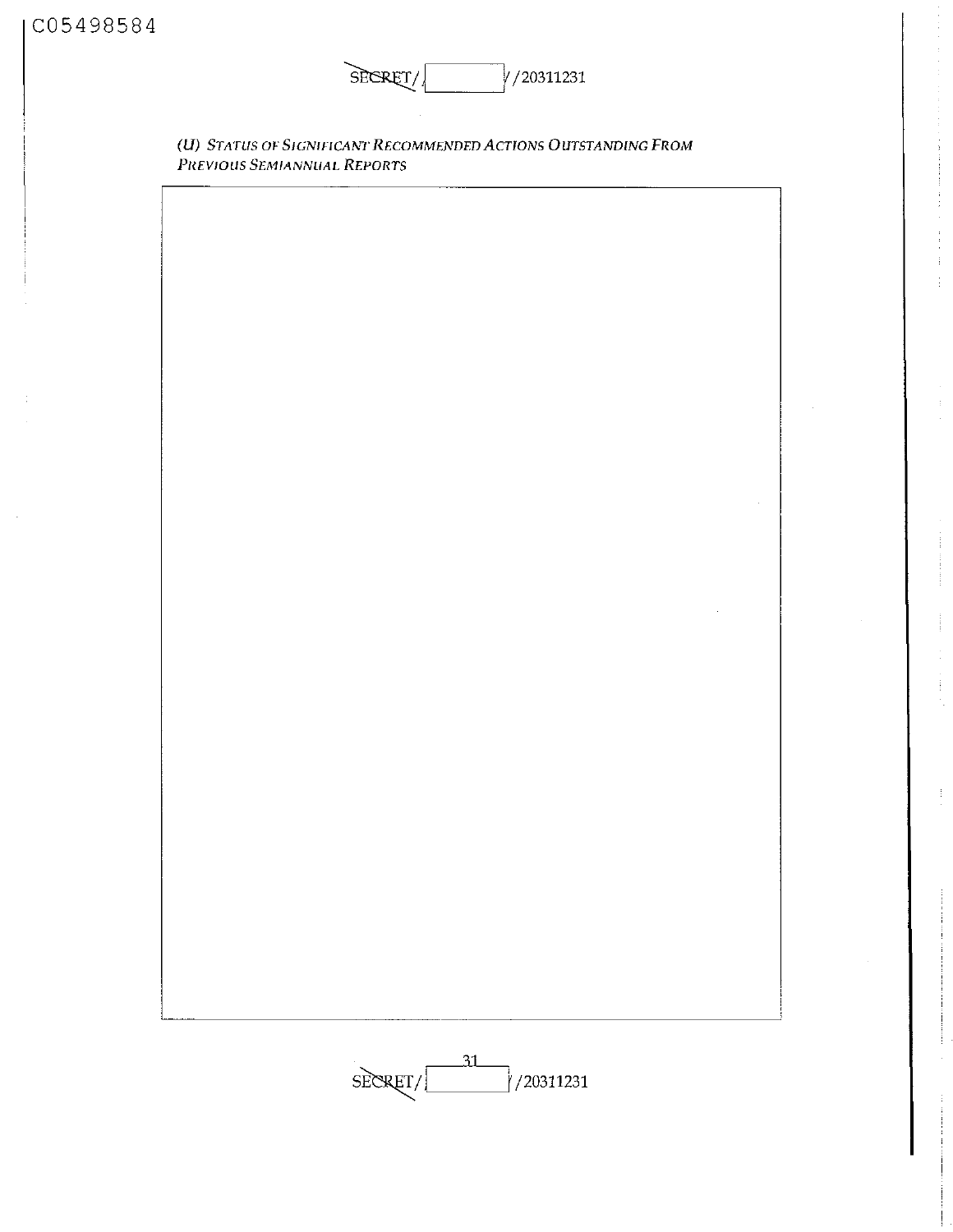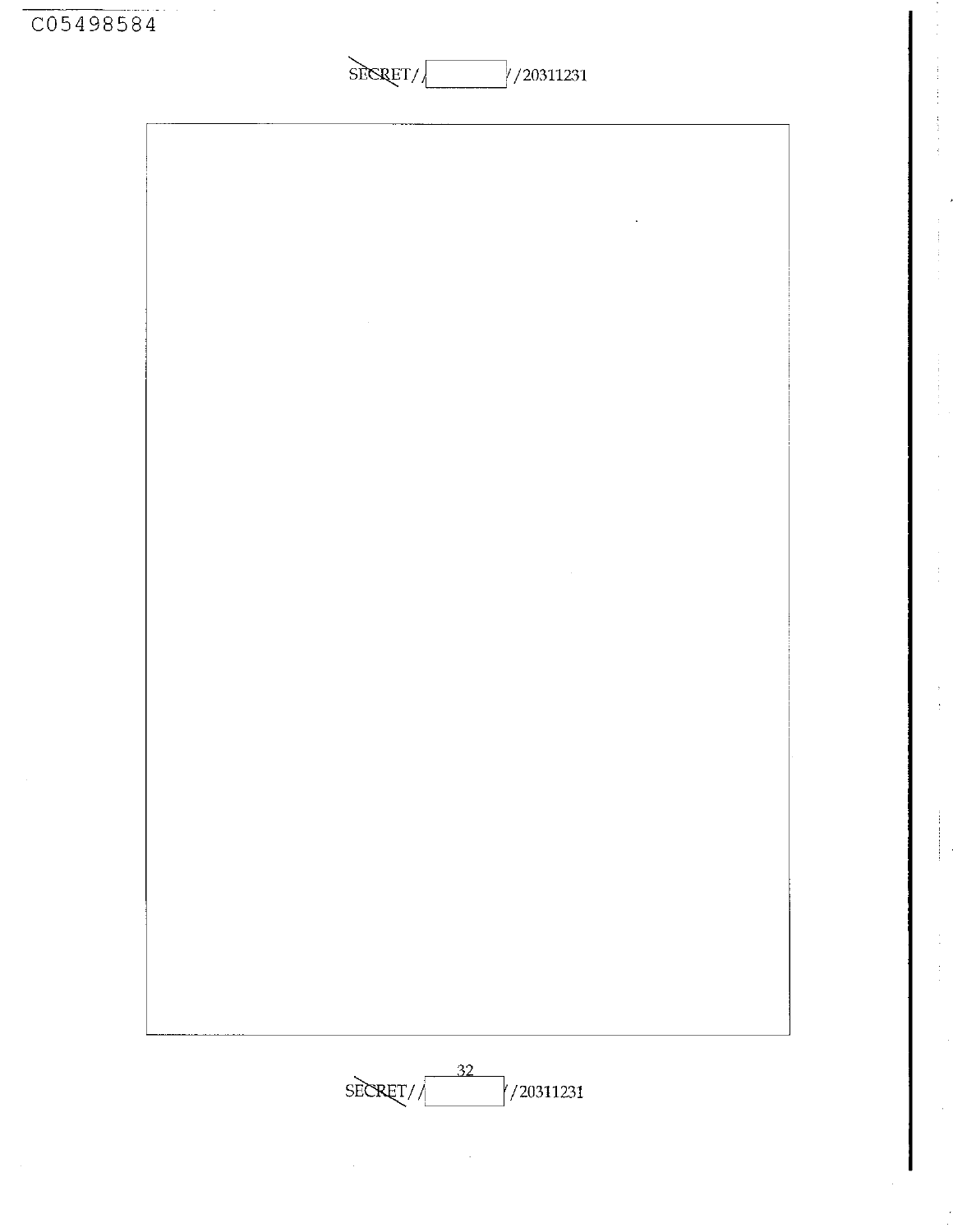| C05498584 |                                      |
|-----------|--------------------------------------|
|           | SECRET/<br>//20311231                |
|           |                                      |
|           |                                      |
|           | $\bar{z}$                            |
|           |                                      |
|           | $\sim$                               |
|           | $\sim$                               |
|           |                                      |
|           |                                      |
|           |                                      |
|           |                                      |
|           | (U) SUMMARIES OF CURRENT INSPECTIONS |
|           |                                      |
|           |                                      |
|           | $\sim$                               |
|           |                                      |
|           |                                      |

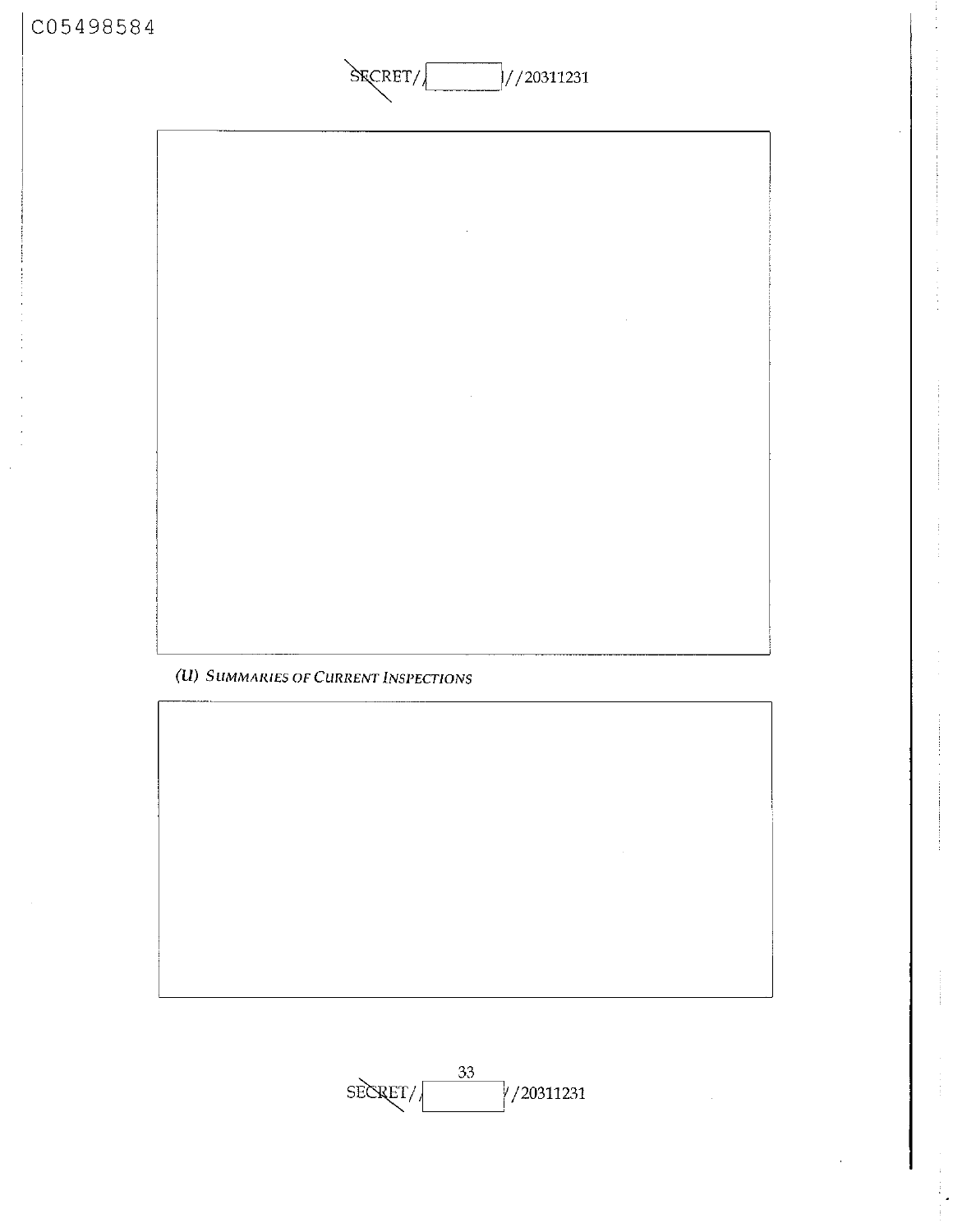$SEZRET / \sqrt{2}$  $\gamma$ 20311231



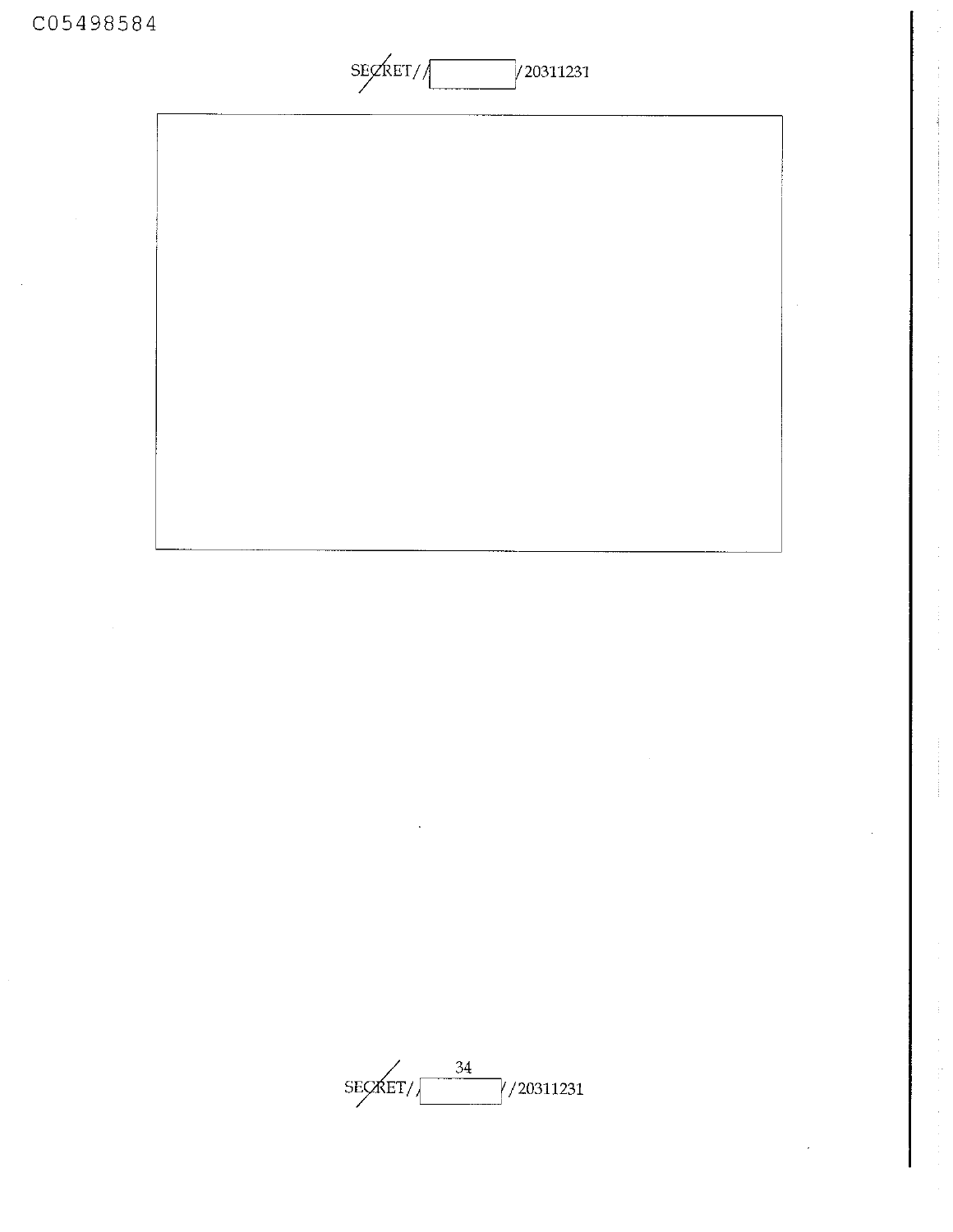## SESRET/ //20311231

## **(U) INVESTIGATIONS**

*(U) INVESTIGATIONS STAFF OVERVIEW* 

 $(U)$  The Investigations Staff investigates possible violations of statutes, regulations, policies, and procedures, as well as allegations of waste, fraud, mismanagement, abuse of authority, and substantial dangers to public health and safety related to Agency programs and operations. The Staff oversees the Agency's grievance system and conducts proactive initiatives aimed at detecting and preventing fraud, waste, and abuse.

 $|U|$  The Staff conducted a range of other investigations, including allegations of fraud by employees and contractors, possession of child pornography, theft of US Government property, misappropriation of funds, and false statements and claims. Judicial proceedings in two child pornography investigations involving two former Agency employees each resulted in the former employees receiving significant prison terms.

The Staff continued its resource-intensive investigations concerning detention and interrogation activities in Iraq and Afghanistan.

events surrounding the death of a former Iraqi Major General while in custody of the US military in Iraq.

| Finally, in a matter involving a former Agency contractor, the trial in the Eastern District of North Carolina on four counts of assault of a detainee, who died, resulted in a guilty verdict. Sentencing is pending. Congressional oversight committees are regularly informed of progress in these investigations.

 $(U/\mathcal{I})$  As the Staff's workload continues to expand, four new investigators have joined the Staff, drawn from within the Agency and the Federal law enforcement community. Several other external recruits remain in process. The Staff's remaining four vacancies will be filled from a large number of internal applicants. Staff recruitment and training remain priorities.

 $(U)$   $\longrightarrow$  Advancing the information technology arena remains a critical priority for the Staff, as it seeks to identify and deploy software to

SECRET/1<sup>35</sup>/20311231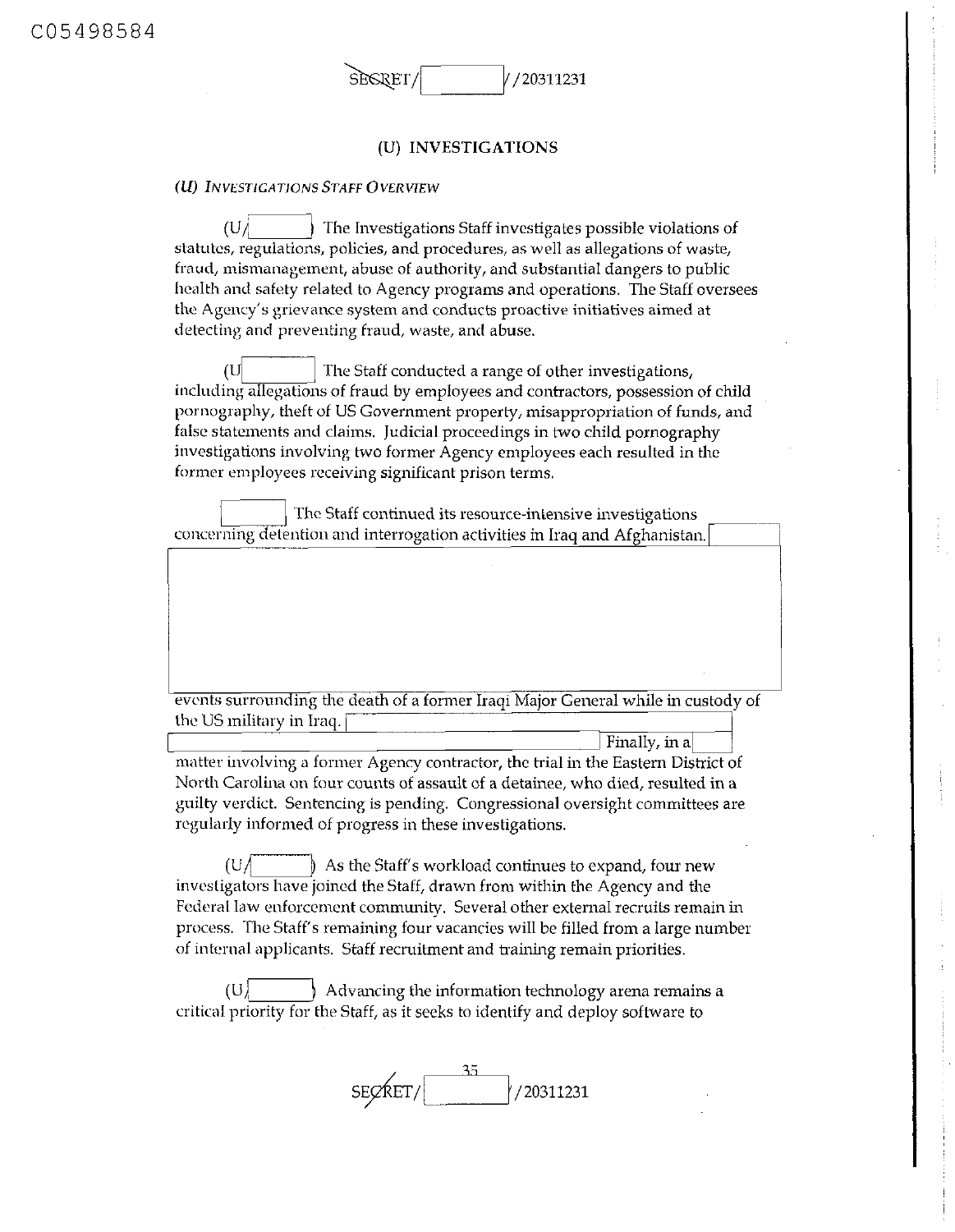# SEGRET/ //20311231

manage its workflow and organize and search the voluminous records received in investigations. A number of equipment upgrades of software and hardware took place during the past six months. Two Special Agents have extensive experience in computer forensic investigations and another three are approaching that level. A position for a Forensic Laboratory Manager has been created and will be filled in the near term.

 $(U/$  The Staff continues to oversee the Agency-wide grievance system, which seeks to resolve grievances at the lowest possible level in the organization. In addition to sponsoring a yearly grievance counselor workshop for component and directorate grievance officers, the Staff hosts quarterly meetings of grievance officers to share issues of common interest, and it conducts mandatory training for all new grievance officers. This training, together with the emphasis on resolution at the lowest possible level, continues to contribute to effective and timely grievance resolution.

*(U) COMPLETED INVESTIGATIONS* 



SECRECY /| /20311231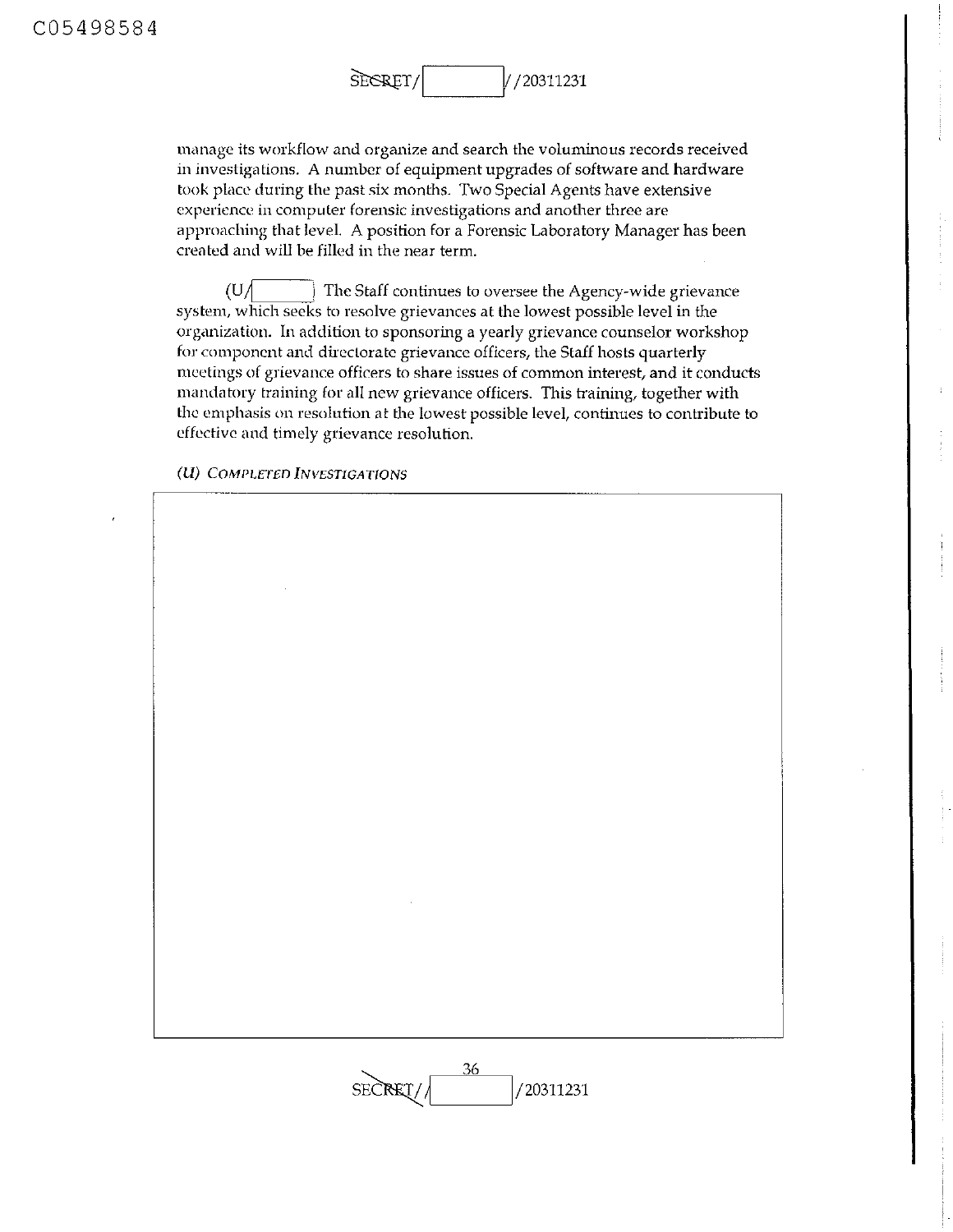

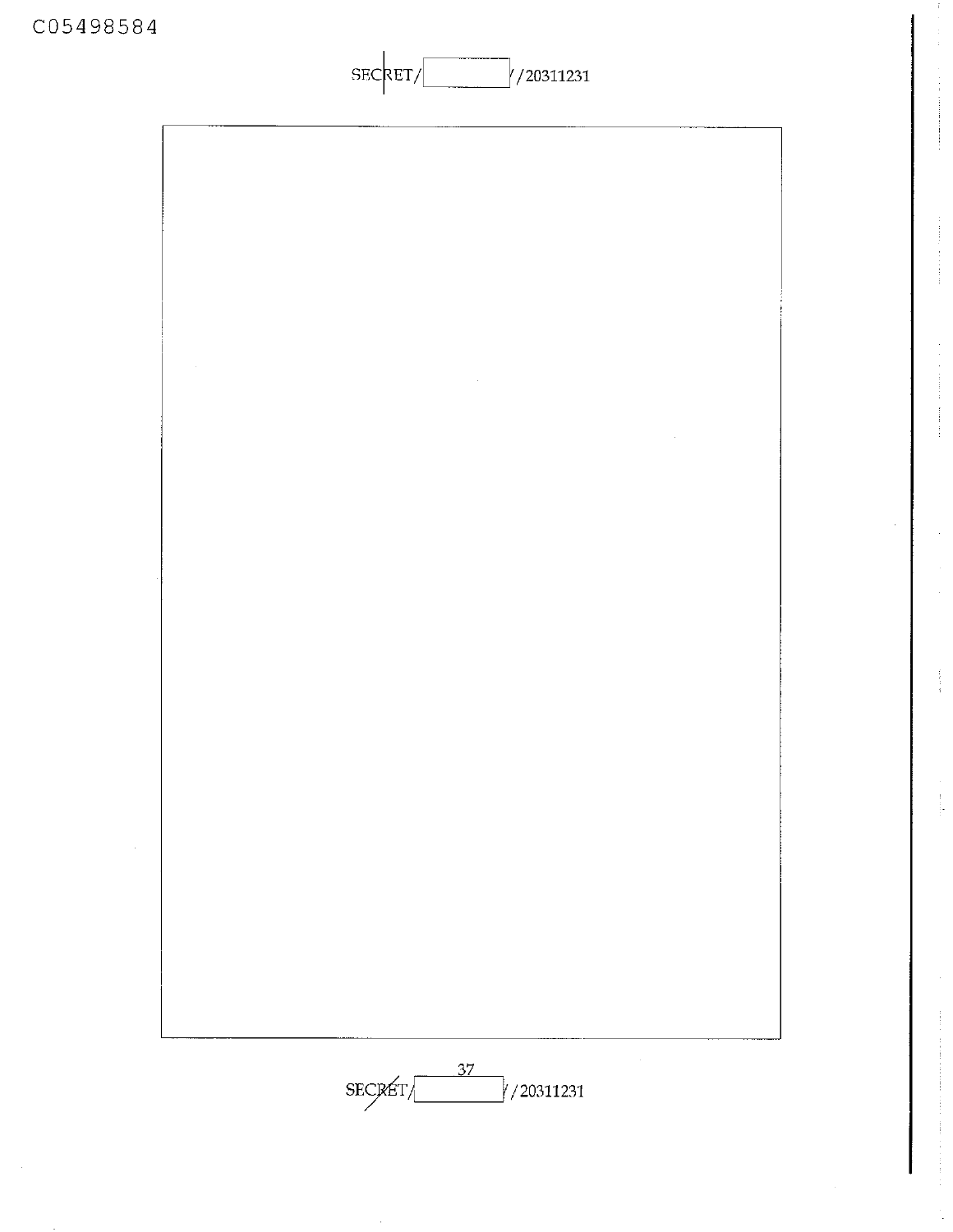SESRET/ //20311231

## (U) STATUS OF SIGNIFICANT RECOMMENDED ACTIONS OUTSTANDING FROM PREVIOUS SEMIANNUAL REPORTS

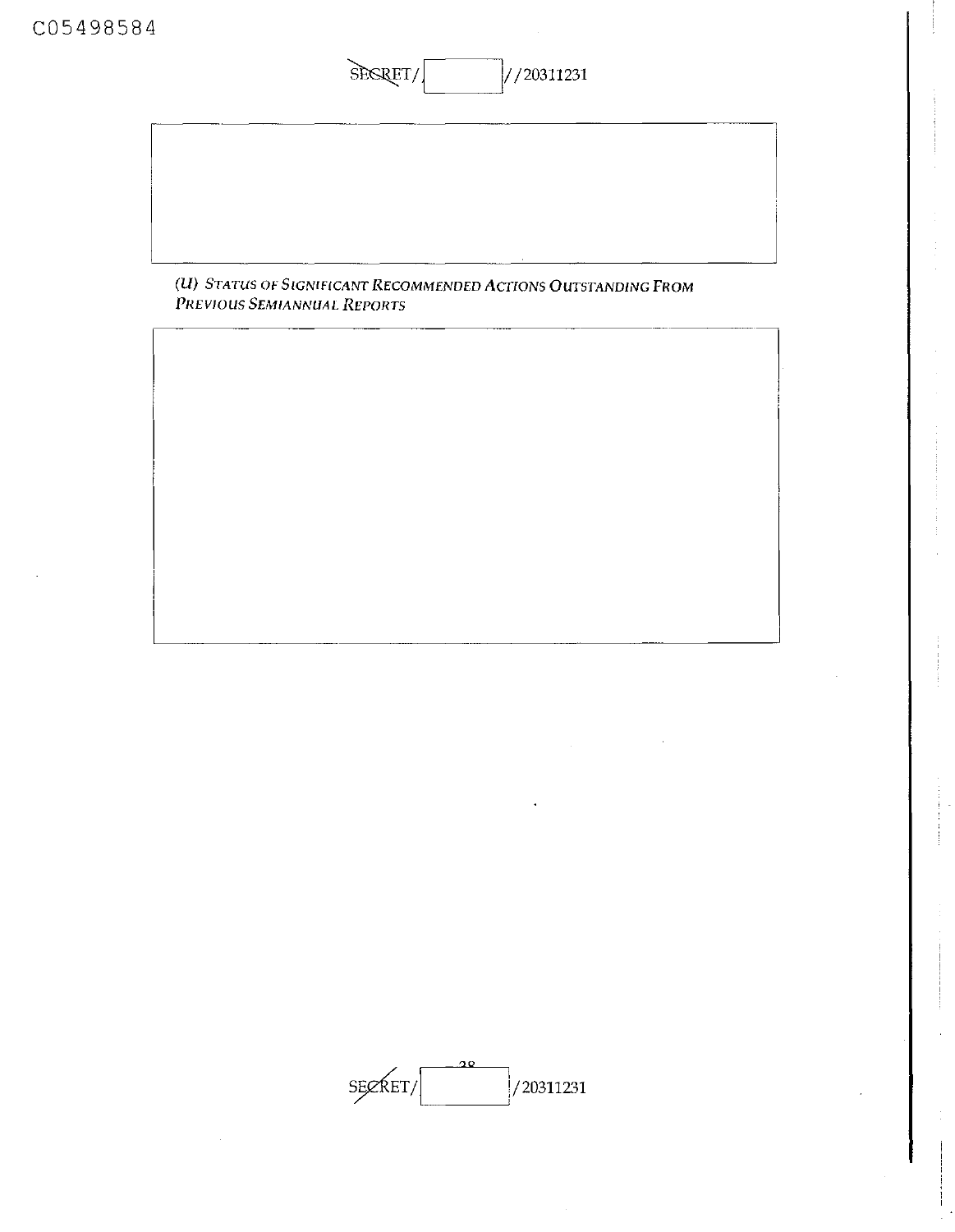| SESRET/ | /20311231 |
|---------|-----------|
|         |           |

#### (U) STATISTICAL OVERVIEW

#### (U) Audit Staff

 $(U/$  During the period 1 July to 31 December 2006, the Audit Staff issued 10 reports and made 34 recommendations to improve accounting and financial management, facilities management, and general management.

 $(U/$  The Audit Staff had 22 audits and reviews ongoing at the end of the reporting period.

#### (U) Inspection Staff

 $(U/$  During the last six months of 2006, the Inspection Staff completed 5 inspections and 1 review. At the end of the reporting period, the Staff also had 7 ongoing inspections. In addition, the Staff closed 4 inspections.

(U) Investigations Staff

(U/ The Investigations Staff completed work on 135 matters of various types during this reporting period. Of this number, 19 cases were of sufficient significance to be the subject of a final report—4 Reports of Investigation and 15 Disposition Memoranda.

(U/ During this period, the IG formally referred 3 matters to DoJ based upon a reasonable belief that violations of Federal criminal law may have been committed.

 $(U,$ of review by the Investigations Staff. As of 31 December 2006,134 matters were in various stages

/ 20311231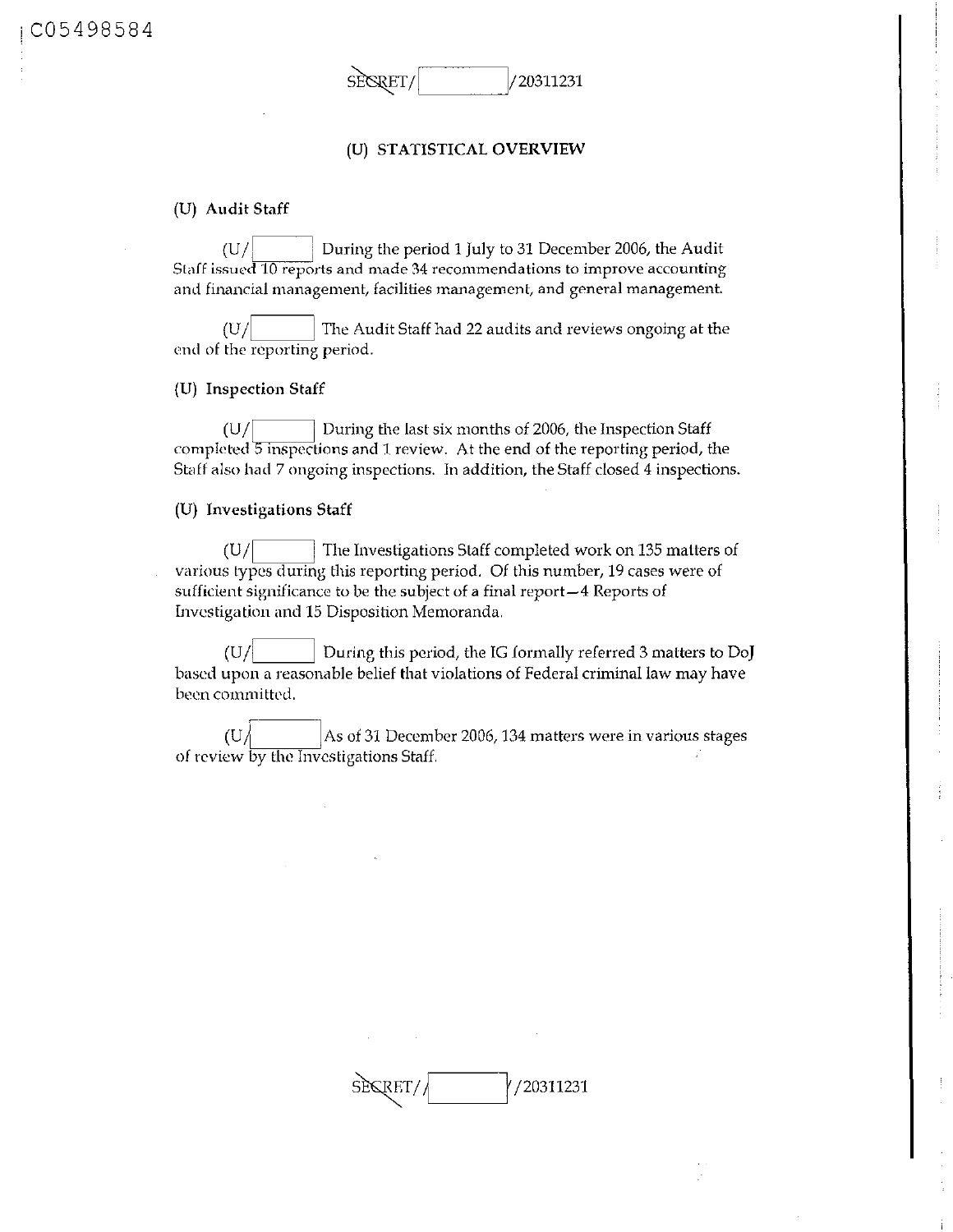SECRET/ 1/20311231

## (U) COMPLETED AUDITS 1 July - 31 December 2006

#### (U) Financial Management

- (U) Independent Auditor's Report on the Central Intelligence Agency Fiscal Year 2006 Financial Statements
- (U) Information Technology
	- (U) 2006 Independent Evaluation of the Central Intelligence Agency Information Security Program and Practices Required by the Federal information Security Management Act (FISMA)
	- (U/| |The Corporate Information Retrieval and Storage (CIRAS) System
	- (U) Assessment of the Agency's Compliance with Properly Safeguarding Sensitive Information
- (U) Operations

(U) Procurement

(U) Field Activities

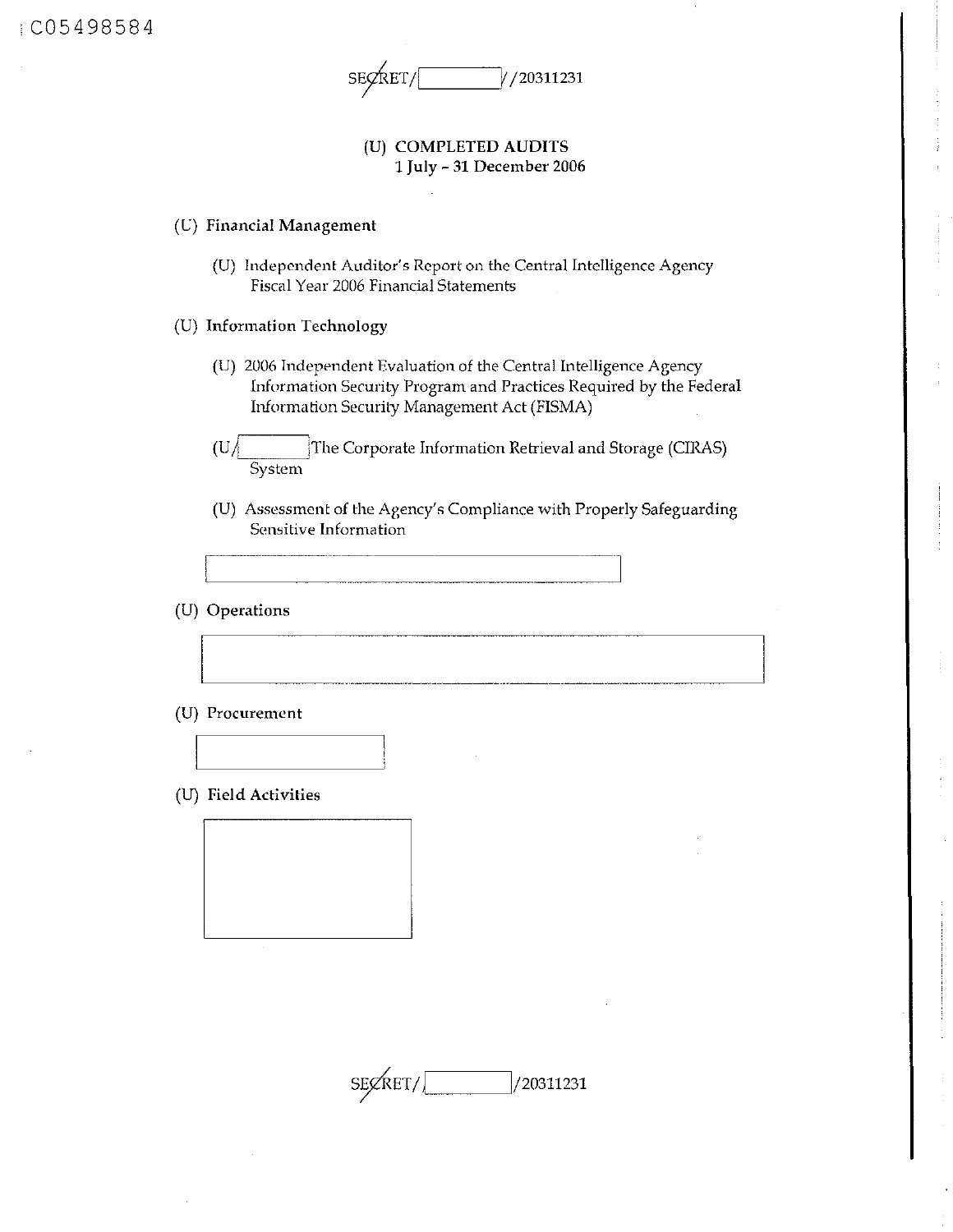SECRET/ /20311231

### (U) CURRENT AUDITS 31 December 2006

## (U) Financial Management

- (U) Independent Auditor's Report on the Central Intelligence Agency Fiscal Year 2007 Financial Statements
- (U) Unused Airline Tickets
- (U) Imprest Fund Credit Cards
- (U) Information Technology

(U) Operations

(U) Procurement

SECRET/120311231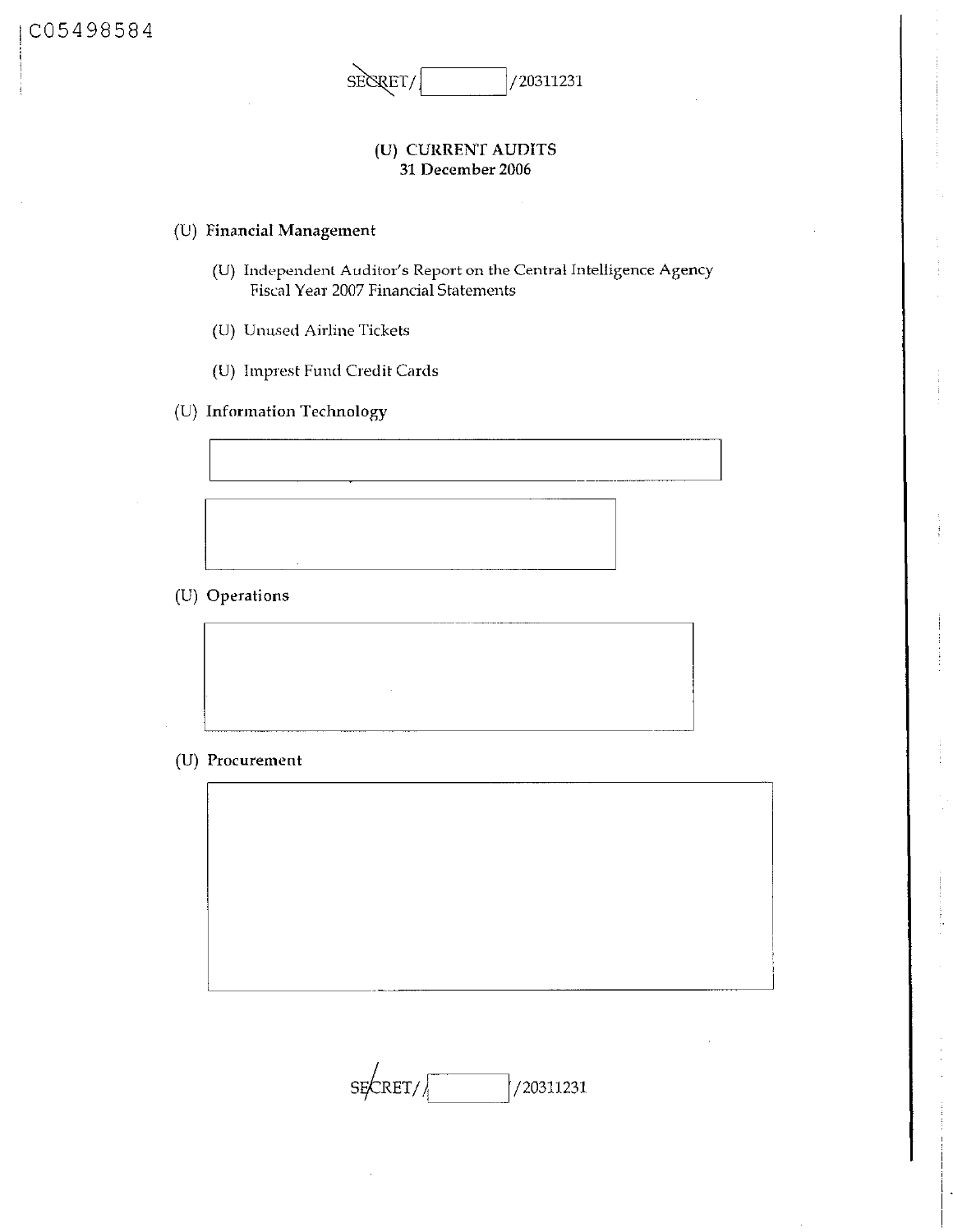## C0549858 4



(U) Field Activities



 $\frac{1}{4}$ 

 $\frac{1}{2}$ 

SECRET/ 1/ 20311231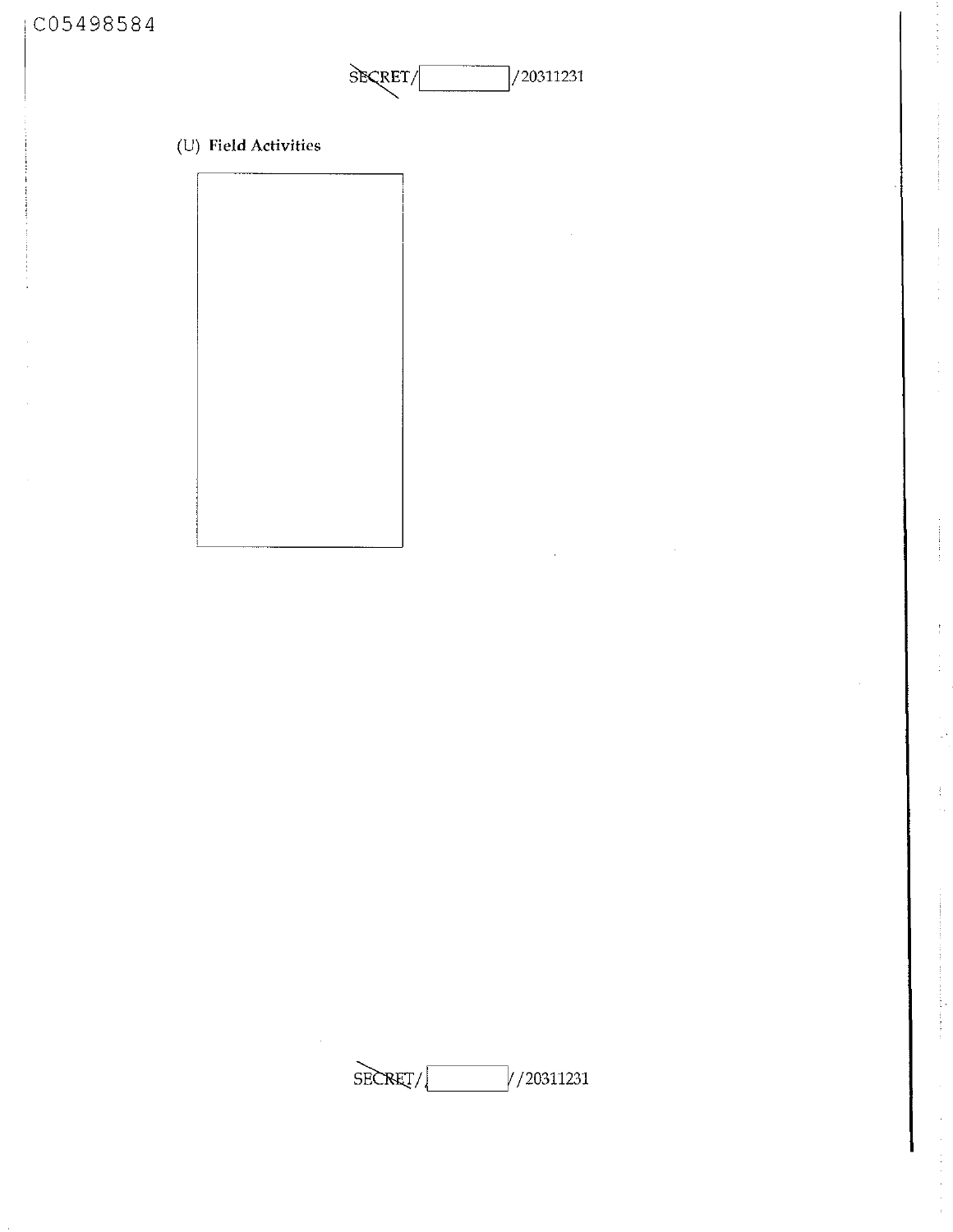| C05498584 |     |                                                        |
|-----------|-----|--------------------------------------------------------|
|           |     | /20311231<br>SECRET/                                   |
|           |     | (U) COMPLETED INSPECTIONS<br>1 July - 31 December 2006 |
|           | (U) | CIA CounterTerrorism Center                            |
|           | (U/ | Agency-Wide Performance                                |
|           |     |                                                        |
|           |     |                                                        |
|           | (U) | Agency's Reliance on Contractors                       |
|           |     | (U) CURRENT INSPECTIONS<br>31 December 2006            |
|           |     |                                                        |
|           | (U) | Counterintelligence Center                             |
|           | (U) | Human Resources                                        |
|           |     |                                                        |
|           | (U) | Office of the Associate Director for Military Affairs  |
|           |     |                                                        |
|           |     |                                                        |
|           |     |                                                        |

SECRET/ 120311231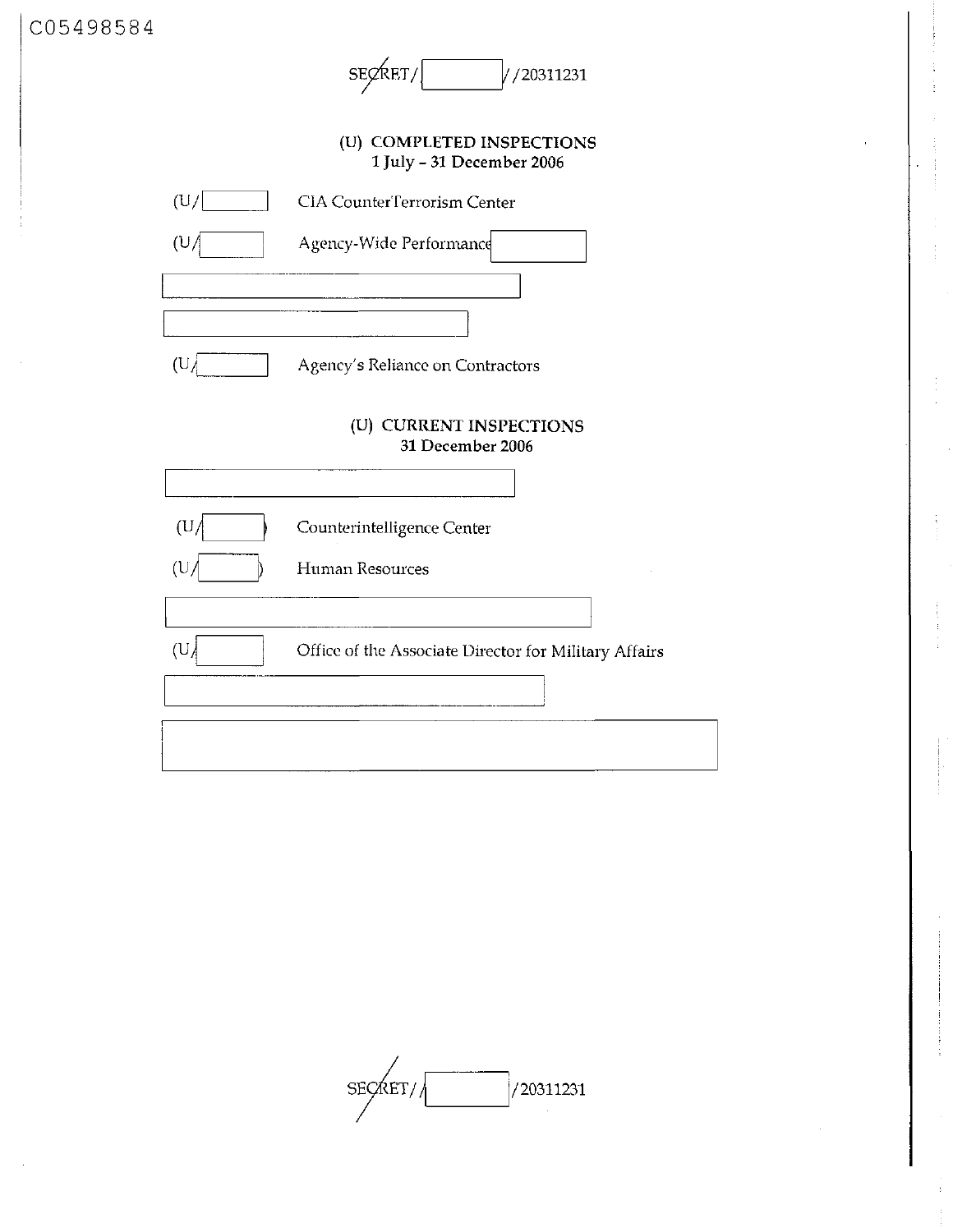|            | RET/<br>/20311231                                                  |
|------------|--------------------------------------------------------------------|
|            | (U) COMPLETED INVESTIGATIONS<br>1 July - 31 December 2006          |
| U          | Allegation of Nepotism                                             |
|            |                                                                    |
|            |                                                                    |
| (U/<br>(U/ | Alleged Contract Fraud<br>r)<br>Alleged Contracting Irregularities |
|            |                                                                    |
| (U/        | Alleged Improprieties in the PISCES Program                        |
|            |                                                                    |
| (U/        | Alleged Time and Attendance Abuse<br>h)                            |
| (U/        | $\,$ CIA Retirement and Disability System Appeal                   |

SEGRET/ / 20311231

<sup>(</sup>U) These investigations resulted in a Disposition Memorandum rather than a Report of Investigation.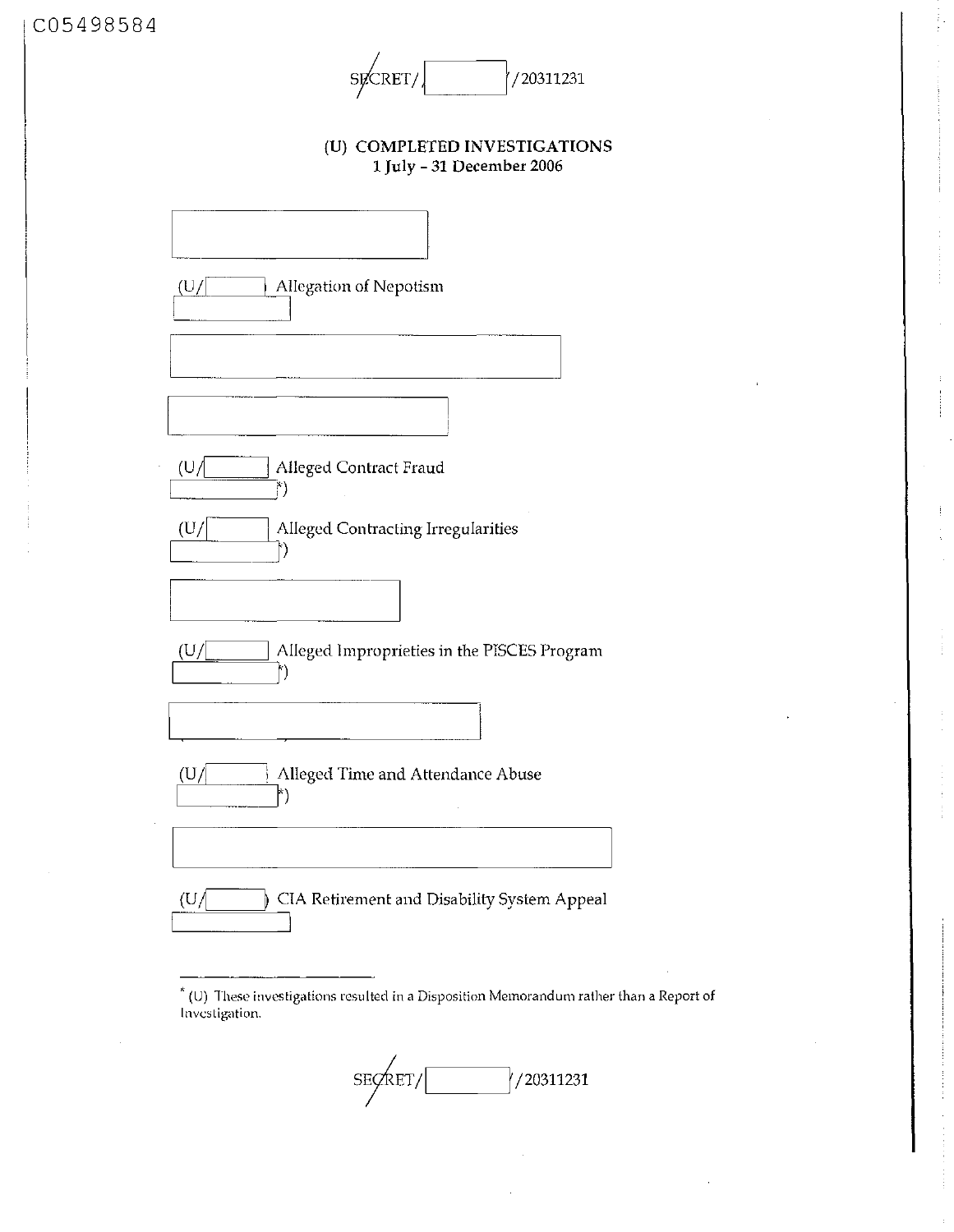| C05498584 |                                                                |
|-----------|----------------------------------------------------------------|
|           | $S$ BSRET/ $\sqrt$<br>//20311231                               |
|           |                                                                |
|           | <b>Ethics Complaint</b><br>(U/<br>$\sim$                       |
|           |                                                                |
|           |                                                                |
|           | Time and Attendance Fraud<br>$(\mathsf{U}/ $<br><b>College</b> |

 $\frac{1}{2}$ 

 $\frac{1}{2}$ 

 $\begin{array}{c} 1 \\ 1 \\ 2 \end{array}$ 

| SECRET, | //20311231 |  |
|---------|------------|--|
|         |            |  |

 $\epsilon_{\rm{max}}$ 

 $\frac{1}{2}$